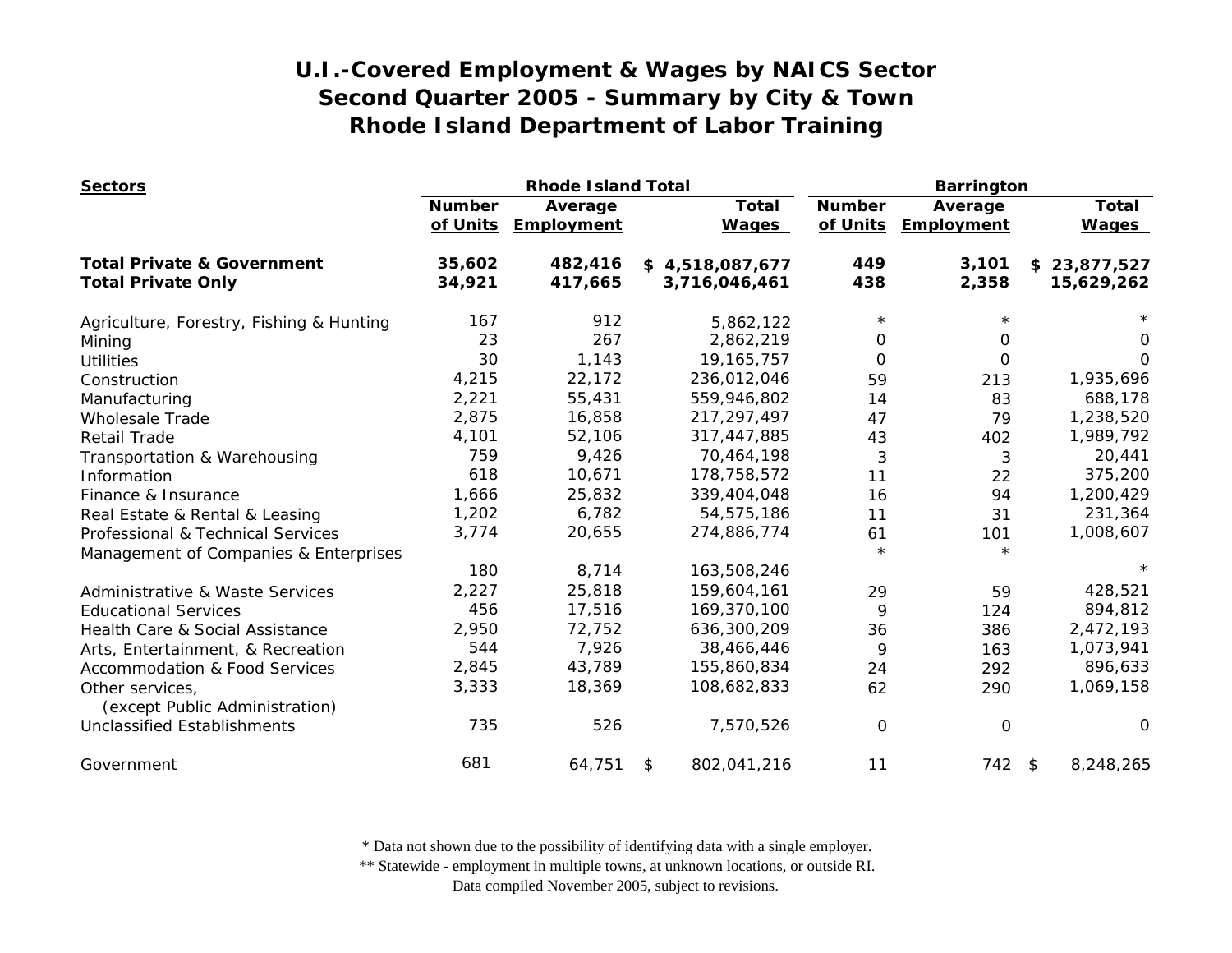| <b>Sectors</b>                                    |                           | <b>Bristol</b>        |                              | <b>Burrillville</b>       |                       |                              |
|---------------------------------------------------|---------------------------|-----------------------|------------------------------|---------------------------|-----------------------|------------------------------|
|                                                   | <b>Number</b><br>of Units | Average<br>Employment | <b>Total</b><br><b>Wages</b> | <b>Number</b><br>of Units | Average<br>Employment | <b>Total</b><br><b>Wages</b> |
| <b>Total Private &amp; Government</b>             | 587                       | 7,721                 | \$59,975,838                 | 307                       | 2,923                 | \$22,300,781                 |
| <b>Total Private Only</b>                         | 572                       | 6,488                 | 49,095,201                   | 293                       | 2,293                 | 15,689,541                   |
| Agriculture, Forestry, Fishing & Hunting          | $^\star$                  |                       |                              | $\star$                   |                       |                              |
| Mining                                            | 0                         | O                     | 0                            | 0                         | 0                     | 0                            |
| <b>Utilities</b>                                  | $\Omega$                  | 0                     | $\Omega$                     | $\star$                   | $\star$               |                              |
| Construction                                      | 94                        | 493                   | 4,519,570                    | 71                        | 216                   | 2,031,977                    |
| Manufacturing                                     | 67                        | 1,287                 | 11,545,084                   | 16                        | 430                   | 4,500,473                    |
| <b>Wholesale Trade</b>                            | 36                        | 131                   | 1,918,516                    | 24                        | 55                    | 642,959                      |
| <b>Retail Trade</b>                               | 71                        | 795                   | 4,522,427                    | 18                        | 162                   | 704,984                      |
| Transportation & Warehousing                      | 7                         | 52                    | 389,727                      | 4                         | 14                    | 140,059                      |
| Information                                       | $\star$                   | $\star$               |                              | 7                         | 20                    | 129,461                      |
| Finance & Insurance                               | 22                        | 140                   | 1,123,640                    | 5                         | 27                    | 169,765                      |
| Real Estate & Rental & Leasing                    | 17                        | 62                    | 404,779                      | 9                         | 18                    | 118,511                      |
| Professional & Technical Services                 | 39                        | 84                    | 755,359                      | 21                        | 56                    | 820,821                      |
| Management of Companies & Enterprises             |                           |                       |                              |                           |                       |                              |
|                                                   | $\star$                   | $\star$               |                              | $\star$                   | $\star$               |                              |
| Administrative & Waste Services                   | 42                        | 204                   | 1,641,092                    | 14                        | 76                    | 544,383                      |
| <b>Educational Services</b>                       | 10                        | 1,240                 | 12,425,384                   | 4                         | 31                    | 130,940                      |
| Health Care & Social Assistance                   | 41                        | 887                   | 5,305,767                    | 19                        | 498                   | 2,846,065                    |
| Arts, Entertainment, & Recreation                 | 10                        | 70                    | 195,826                      | 8                         | 66                    | 201,869                      |
| <b>Accommodation &amp; Food Services</b>          | 48                        | 696                   | 2,213,340                    | 29                        | 439                   | 1,338,548                    |
| Other services,<br>(except Public Administration) | 63                        | 255                   | 1,275,922                    | 39                        | 125                   | 667,614                      |
| <b>Unclassified Establishments</b>                | 0                         | 0                     | 0                            | 0                         | $\mathbf 0$           | $\Omega$                     |
| Government                                        | 15                        | 1,234                 | 10,880,637<br>\$             | 14                        | 630                   | \$<br>6,611,240              |

\* Data not shown due to the possibility of identifying data with a single employer.

\*\* Statewide - employment in multiple towns, at unknown locations, or outside RI.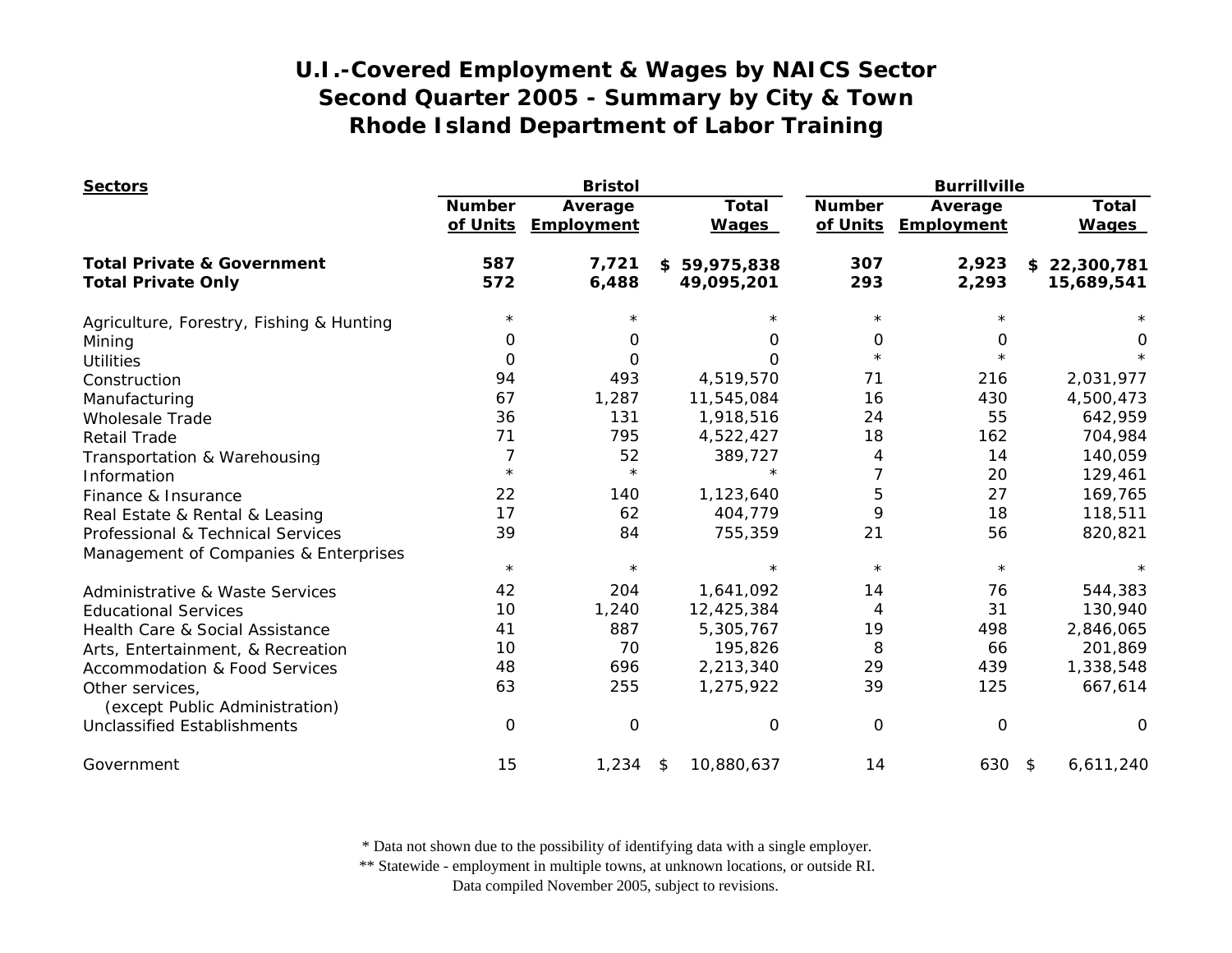| <b>Sectors</b>                                    |                           | <b>Central Falls</b>         |                              |                           | Charlestown           |                              |  |
|---------------------------------------------------|---------------------------|------------------------------|------------------------------|---------------------------|-----------------------|------------------------------|--|
|                                                   | <b>Number</b><br>of Units | Average<br><b>Employment</b> | <b>Total</b><br><b>Wages</b> | <b>Number</b><br>of Units | Average<br>Employment | <b>Total</b><br><b>Wages</b> |  |
| <b>Total Private &amp; Government</b>             | 266                       | 3,327                        | \$27,879,032                 | 243                       | 1,629                 | \$12,486,110                 |  |
| <b>Total Private Only</b>                         | 255                       | 2,457                        | 17,710,283                   | 231                       | 1,459                 | 10,887,161                   |  |
| Agriculture, Forestry, Fishing & Hunting          | 0                         | 0                            | 0                            | $^\star$                  |                       |                              |  |
| Mining                                            | $\Omega$                  | O                            | 0                            |                           |                       |                              |  |
| <b>Utilities</b>                                  | 0                         | 0                            | $\Omega$                     | $\Omega$                  | 0                     | 0                            |  |
| Construction                                      | 30                        | 148                          | 1,209,503                    | 58                        | 177                   | 1,554,968                    |  |
| Manufacturing                                     | 37                        | 781                          | 7,333,563                    | 5                         | 320                   | 3,144,569                    |  |
| <b>Wholesale Trade</b>                            | 10                        | 162                          | 1,278,575                    | 10                        | 35                    | 560,787                      |  |
| <b>Retail Trade</b>                               | 35                        | 217                          | 1,316,460                    | 24                        | 177                   | 1,024,852                    |  |
| Transportation & Warehousing                      | 6                         | 83                           | 320,608                      |                           | 138                   | 657,562                      |  |
| Information                                       | 0                         | $\Omega$                     | $\Omega$                     | 4                         | 15                    | 56,215                       |  |
| Finance & Insurance                               | 14                        | 130                          | 1,049,927                    | 4                         | 29                    | 274,414                      |  |
| Real Estate & Rental & Leasing                    | 10                        | 56                           | 329,225                      | 14                        | 22                    | 311,227                      |  |
| Professional & Technical Services                 | 9                         | 17                           | 122,156                      | 24                        | 44                    | 430,572                      |  |
| Management of Companies & Enterprises             |                           |                              |                              |                           |                       |                              |  |
|                                                   | $\mathbf 0$               | $\mathbf 0$                  | $\Omega$                     | $\Omega$                  | 0                     | O                            |  |
| <b>Administrative &amp; Waste Services</b>        | 15                        | 275                          | 1,802,943                    | 20                        | 78                    | 555,936                      |  |
| <b>Educational Services</b>                       | $\star$                   | $\star$                      | $\star$                      | $\mathbf 0$               | 0                     | 0                            |  |
| Health Care & Social Assistance                   | 21                        | 228                          | 1,389,159                    | 16                        | 179                   | 1,324,613                    |  |
| Arts, Entertainment, & Recreation                 | $\star$                   | $\star$                      | $\star$                      | 5                         | 9                     | 29,423                       |  |
| <b>Accommodation &amp; Food Services</b>          | 36                        | 215                          | 683,350                      | 21                        | 201                   | 717,957                      |  |
| Other services,<br>(except Public Administration) | 30                        | 126                          | 723,243                      | 17                        | 30                    | 149,694                      |  |
| <b>Unclassified Establishments</b>                | 0                         | $\Omega$                     | 0                            | $\Omega$                  | $\mathbf 0$           | O                            |  |
| Government                                        | 11                        | 869                          | 10,168,749<br>\$             | 12                        | $170$ \$              | 1,598,949                    |  |

\* Data not shown due to the possibility of identifying data with a single employer.

\*\* Statewide - employment in multiple towns, at unknown locations, or outside RI.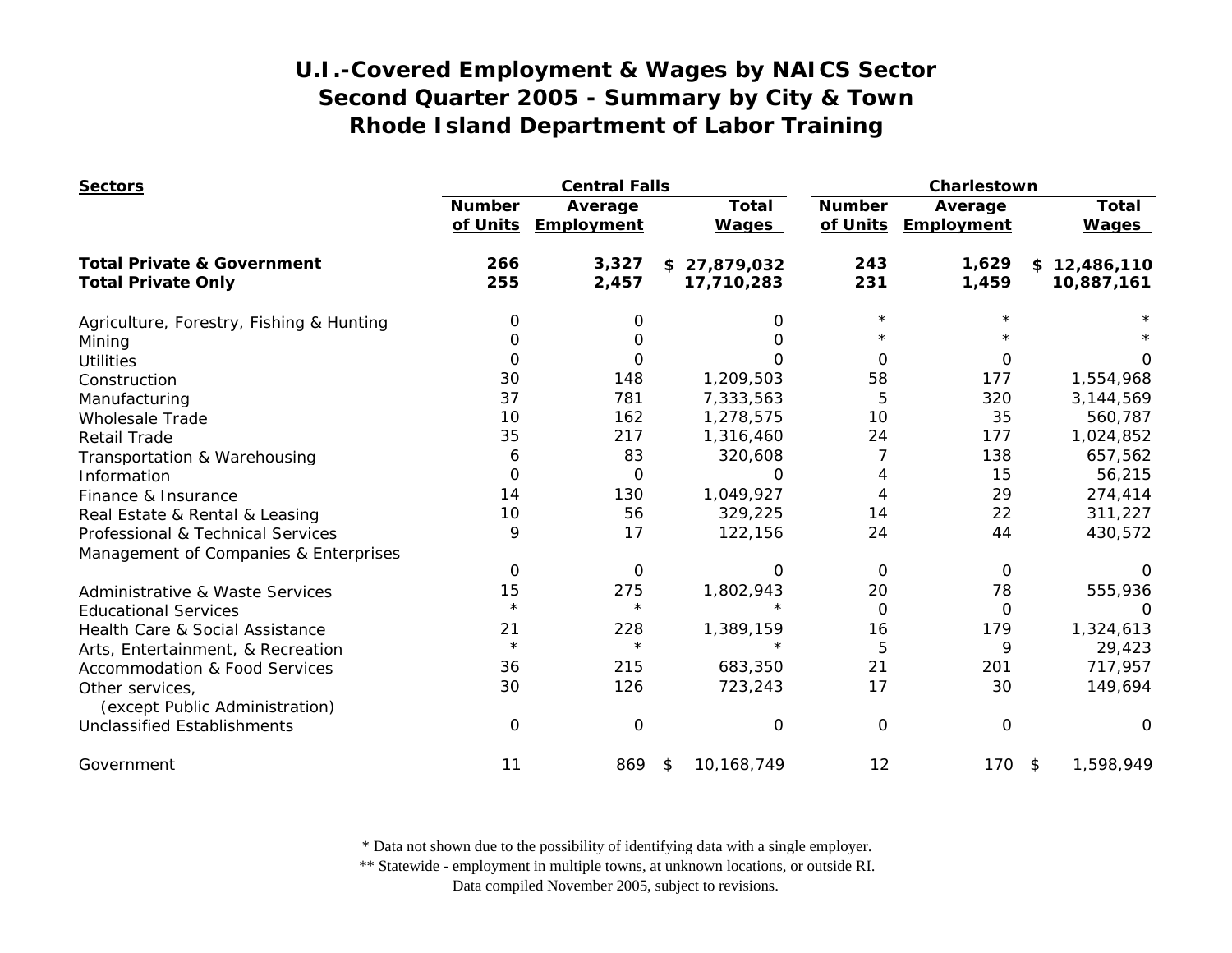| <b>Sectors</b>                             |                | Coventry   |                  |               | Cranston   |               |  |
|--------------------------------------------|----------------|------------|------------------|---------------|------------|---------------|--|
|                                            | <b>Number</b>  | Average    | <b>Total</b>     | <b>Number</b> | Average    | <b>Total</b>  |  |
|                                            | of Units       | Employment | <b>Wages</b>     | of Units      | Employment | <b>Wages</b>  |  |
| <b>Total Private &amp; Government</b>      | 743            | 7,928      | \$60,544,360     | 2,543         | 37,251     | \$338,710,432 |  |
| <b>Total Private Only</b>                  | 723            | 6,510      | 45,517,092       | 2,523         | 30,089     | 247,858,166   |  |
| Agriculture, Forestry, Fishing & Hunting   | $^\star$       |            |                  | 7             | 32         | 200,702       |  |
| Mining                                     | 0              | 0          | 0                | $\star$       |            |               |  |
| <b>Utilities</b>                           | $\Omega$       | $\Omega$   | $\Omega$         | $\Omega$      | $\Omega$   | 0             |  |
| Construction                               | 168            | 745        | 6,518,811        | 298           | 1,695      | 18,088,550    |  |
| Manufacturing                              | 47             | 807        | 10,164,343       | 210           | 4,824      | 49,649,470    |  |
| <b>Wholesale Trade</b>                     | 50             | 243        | 2,321,213        | 194           | 1,749      | 23,083,182    |  |
| <b>Retail Trade</b>                        | 90             | 1,453      | 8,515,320        | 310           | 4,454      | 26,815,800    |  |
| Transportation & Warehousing               | 21             | 209        | 1,497,573        | 59            | 688        | 6,276,695     |  |
| Information                                | 4              | 17         | 146,770          | 30            | 1,525      | 19,349,777    |  |
| Finance & Insurance                        | 23             | 123        | 1,171,026        | 155           | 1,455      | 17,411,502    |  |
| Real Estate & Rental & Leasing             | 21             | 82         | 571,028          | 92            | 550        | 4,659,336     |  |
| Professional & Technical Services          | 62             | 169        | 1,501,156        | 248           | 1,375      | 15,809,470    |  |
| Management of Companies & Enterprises      |                |            |                  |               |            |               |  |
|                                            | 4              | 60         | 558,987          | 16            | 322        | 3,954,765     |  |
| <b>Administrative &amp; Waste Services</b> | 49             | 229        | 1,473,587        | 176           | 2,658      | 14,461,461    |  |
| <b>Educational Services</b>                | $\overline{7}$ | 103        | 503,912          | 34            | 473        | 2,568,945     |  |
| Health Care & Social Assistance            | 38             | 870        | 5,647,075        | 256           | 3,586      | 25, 169, 718  |  |
| Arts, Entertainment, & Recreation          | 8              | 53         | 157,470          | 23            | 322        | 1,328,515     |  |
| <b>Accommodation &amp; Food Services</b>   | 63             | 1,048      | 2,995,008        | 164           | 2,807      | 9,631,936     |  |
| Other services,                            | 66             | 286        | 1,725,190        | 246           | 1,571      | 9,376,098     |  |
| (except Public Administration)             |                |            |                  |               |            |               |  |
| <b>Unclassified Establishments</b>         | $\star$        | $\star$    | $\star$          | $\star$       | $\star$    | $\star$       |  |
| Government                                 | 20             | 1,417      | 15,027,268<br>\$ | 20            | 7,160 \$   | 90,852,266    |  |

\* Data not shown due to the possibility of identifying data with a single employer.

\*\* Statewide - employment in multiple towns, at unknown locations, or outside RI.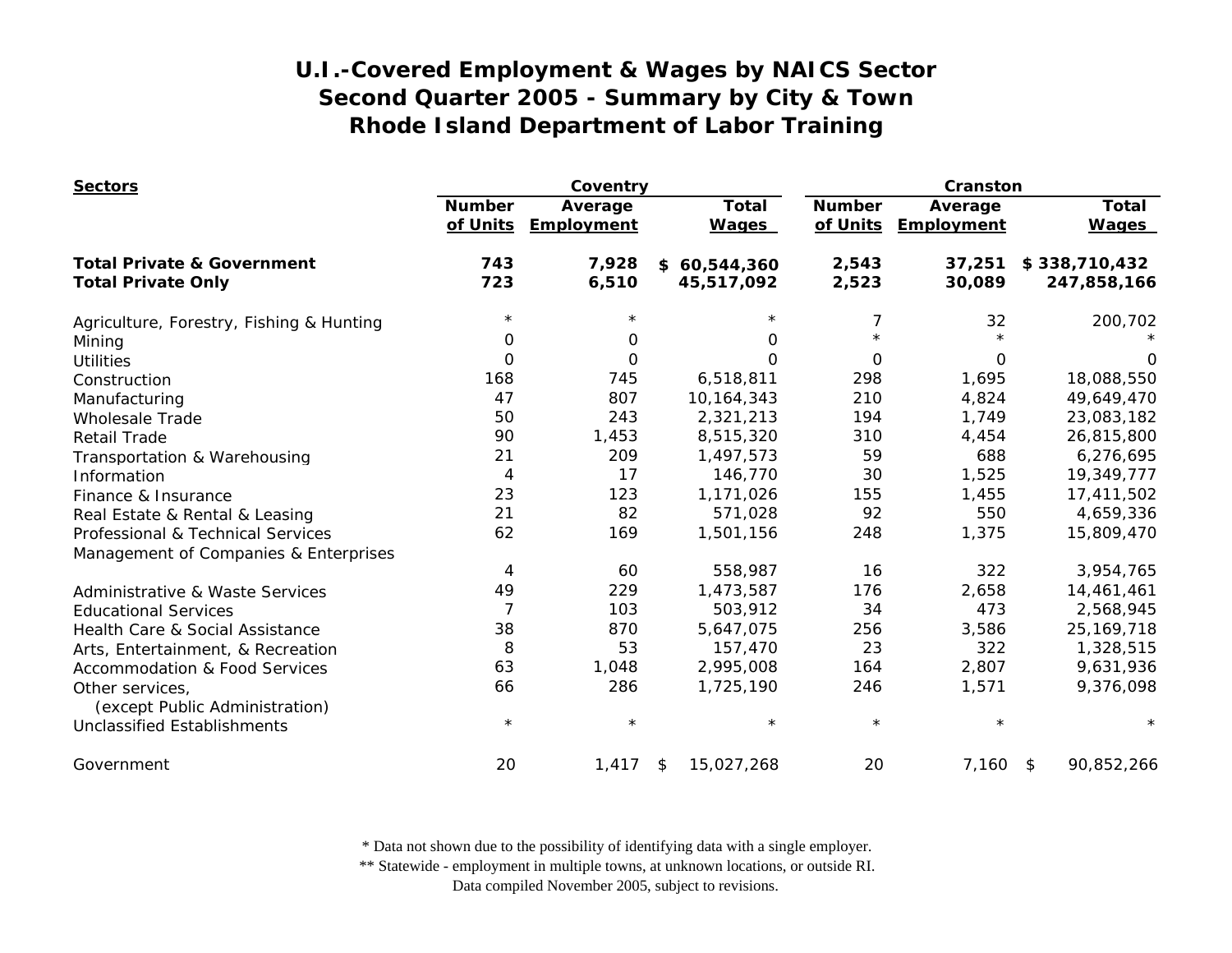| <b>Sectors</b>                                    |                           | Cumberland            |                              | <b>East Greenwich</b>     |                       |                              |
|---------------------------------------------------|---------------------------|-----------------------|------------------------------|---------------------------|-----------------------|------------------------------|
|                                                   | <b>Number</b><br>of Units | Average<br>Employment | <b>Total</b><br><b>Wages</b> | <b>Number</b><br>of Units | Average<br>Employment | <b>Total</b><br><b>Wages</b> |
| <b>Total Private &amp; Government</b>             | 845                       | 9,605                 | \$79,557,714                 | 728                       | 7,492                 | \$68,389,073                 |
| <b>Total Private Only</b>                         | 828                       | 8,070                 | 64,647,690                   | 714                       | 6,760                 | 61,126,364                   |
| Agriculture, Forestry, Fishing & Hunting          | $\mathbf 0$               | 0                     | 0                            | $\star$                   |                       |                              |
| Mining                                            | $\star$                   |                       | $\star$                      | 0                         | $\Omega$              | 0                            |
| <b>Utilities</b>                                  | $\star$                   | $\star$               | $\star$                      | $\Omega$                  | $\Omega$              | $\Omega$                     |
| Construction                                      | 138                       | 1,068                 | 11,575,611                   | 52                        | 301                   | 3,238,892                    |
| Manufacturing                                     | 44                        | 1,703                 | 14,748,210                   | 26                        | 1,088                 | 14,690,831                   |
| <b>Wholesale Trade</b>                            | 87                        | 435                   | 5,750,553                    | 87                        | 424                   | 7,641,110                    |
| <b>Retail Trade</b>                               | 84                        | 1,034                 | 5,179,061                    | 72                        | 780                   | 5,607,184                    |
| Transportation & Warehousing                      | 19                        | 398                   | 3,732,165                    | 10                        | 111                   | 690,760                      |
| Information                                       | 17                        | 71                    | 624,148                      | 19                        | 33                    | 585,998                      |
| Finance & Insurance                               | 36                        | 251                   | 2,479,096                    | 51                        | 511                   | 6,705,288                    |
| Real Estate & Rental & Leasing                    | 37                        | 125                   | 1,123,783                    | 32                        | 102                   | 680,359                      |
| Professional & Technical Services                 | 76                        | 245                   | 2,324,384                    | 98                        | 401                   | 5,037,747                    |
| Management of Companies & Enterprises             |                           |                       |                              |                           |                       |                              |
|                                                   | $\star$                   | $\star$               | $\star$                      | 3                         | 23                    | 220,465                      |
| Administrative & Waste Services                   | 50                        | 198                   | 1,426,792                    | 34                        | 124                   | 905,738                      |
| <b>Educational Services</b>                       | 8                         | 94                    | 462,545                      | 18                        | 209                   | 1,192,534                    |
| Health Care & Social Assistance                   | 69                        | 1,096                 | 7,739,065                    | 79                        | 1,169                 | 8,253,463                    |
| Arts, Entertainment, & Recreation                 | 12                        | 79                    | 348,660                      | 15                        | 116                   | 542,737                      |
| <b>Accommodation &amp; Food Services</b>          | 56                        | 601                   | 1,659,798                    | 55                        | 1,102                 | 3,777,837                    |
| Other services,<br>(except Public Administration) | 90                        | 487                   | 3,140,795                    | 62                        | 258                   | 1,299,785                    |
| <b>Unclassified Establishments</b>                | 1                         |                       | 4,657                        | $\star$                   | $\star$               | $\star$                      |
| Government                                        | 17                        | 1,535                 | 14,910,024<br>\$             | 14                        | $732$ \$              | 7,262,709                    |

\* Data not shown due to the possibility of identifying data with a single employer.

\*\* Statewide - employment in multiple towns, at unknown locations, or outside RI.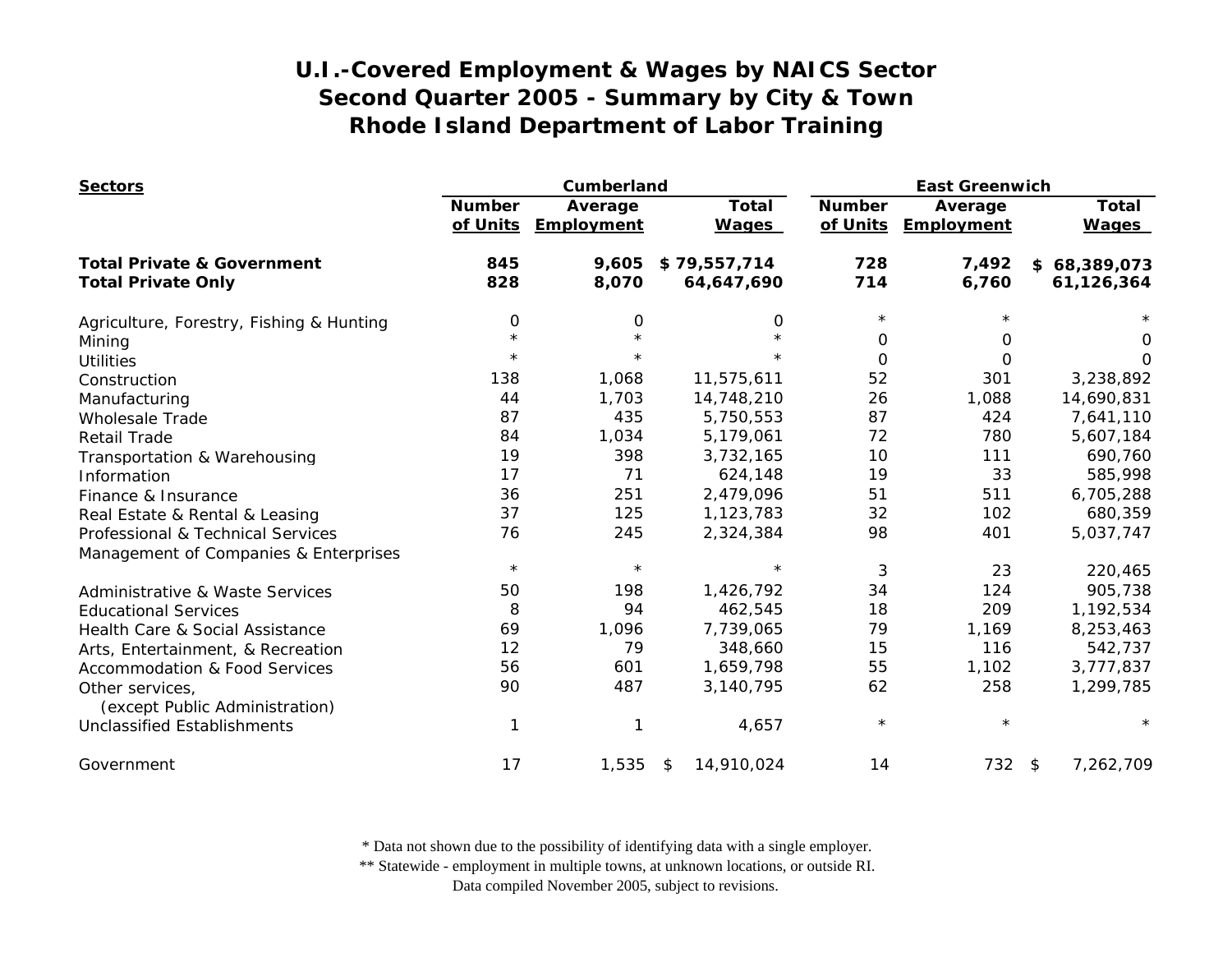| <b>Sectors</b>                                    |                           | <b>East Providence</b> |                              | <b>Exeter</b>  |                                |                       |
|---------------------------------------------------|---------------------------|------------------------|------------------------------|----------------|--------------------------------|-----------------------|
|                                                   | <b>Number</b><br>of Units | Average<br>Employment  | <b>Total</b><br><b>Wages</b> | <b>Number</b>  | Average<br>of Units Employment | Total<br><b>Wages</b> |
| <b>Total Private &amp; Government</b>             | 1,543                     | 22,792                 | \$213,026,421                | 180            | 1,173                          | \$8,267,420           |
| <b>Total Private Only</b>                         | 1,523                     | 20,770                 | 185,054,573                  | 175            | 1,077                          | 7,359,153             |
| Agriculture, Forestry, Fishing & Hunting          | 0                         | 0                      | 0                            | 7              | 114                            | 472,808               |
| Mining                                            | $\Omega$                  | O                      | $\Omega$                     | 0              | 0                              |                       |
| <b>Utilities</b>                                  | $\Omega$                  | 0                      | 0                            | O              | 0                              | $\Omega$              |
| Construction                                      | 222                       | 1,256                  | 15,402,072                   | 32             | 105                            | 928,107               |
| Manufacturing                                     | 123                       | 3,242                  | 31,334,490                   | 11             | 139                            | 1,451,568             |
| <b>Wholesale Trade</b>                            | 129                       | 1,587                  | 18,622,256                   | 11             | 75                             | 649,991               |
| <b>Retail Trade</b>                               | 145                       | 2,038                  | 13,914,203                   | 18             | 89                             | 480,236               |
| Transportation & Warehousing                      | 27                        | 98                     | 790,134                      | 6              | 65                             | 388,088               |
| Information                                       | 24                        | 510                    | 6,931,588                    | $\star$        | $\star$                        |                       |
| Finance & Insurance                               | 106                       | 2,680                  | 28,440,285                   | 0              | 0                              | $\Omega$              |
| Real Estate & Rental & Leasing                    | 54                        | 257                    | 2,005,992                    | $\overline{7}$ | 6                              | 65,337                |
| Professional & Technical Services                 | 163                       | 1,234                  | 14,371,227                   | 16             | 57                             | 556,473               |
| Management of Companies & Enterprises             |                           |                        |                              |                |                                |                       |
|                                                   | 6                         | 83                     | 613,424                      | 0              | 0                              | $\Omega$              |
| <b>Administrative &amp; Waste Services</b>        | 98                        | 834                    | 5,266,967                    | 22             | 61                             | 435,524               |
| <b>Educational Services</b>                       | 17                        | 619                    | 4,813,651                    | 4              | 10                             | 110,315               |
| Health Care & Social Assistance                   | 137                       | 3,623                  | 30,975,481                   | 10             | 172                            | 1,172,950             |
| Arts, Entertainment, & Recreation                 | 23                        | 493                    | 1,943,399                    | 4              | 38                             | 193,676               |
| <b>Accommodation &amp; Food Services</b>          | 106                       | 1,518                  | 4,774,805                    | 11             | 114                            | 310,634               |
| Other services,<br>(except Public Administration) | 140                       | 695                    | 4,839,412                    | 14             | 31                             | 127,246               |
| <b>Unclassified Establishments</b>                | 3                         | 3                      | 15,187                       | $\star$        | $\star$                        |                       |
| Government                                        | 20                        | 2,023                  | 27,971,848<br>\$             | 5              | 95                             | 908,267<br>\$         |

\* Data not shown due to the possibility of identifying data with a single employer.

\*\* Statewide - employment in multiple towns, at unknown locations, or outside RI.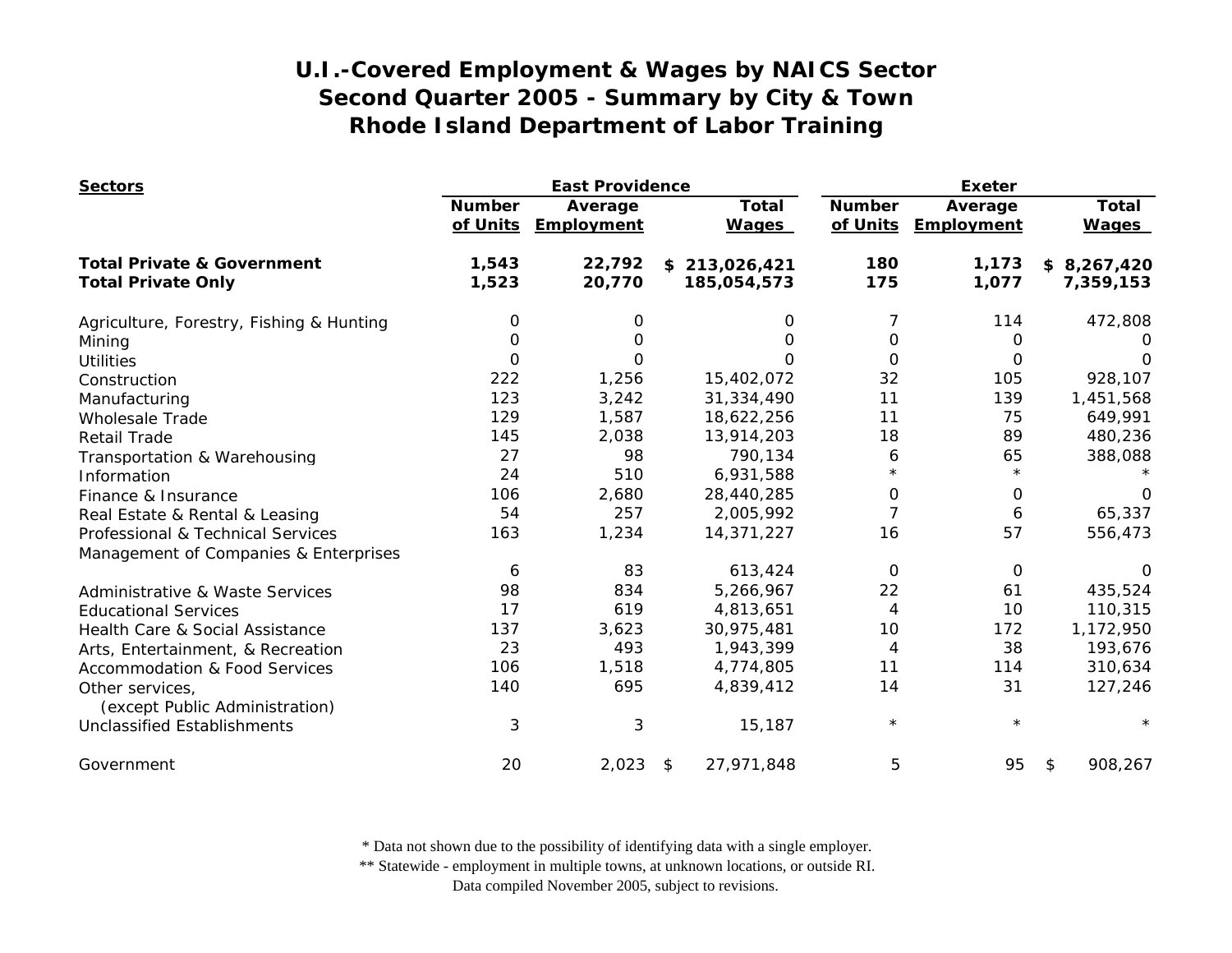| <b>Sectors</b>                           |                           | Foster                |                              | Glocester                 |                       |                              |
|------------------------------------------|---------------------------|-----------------------|------------------------------|---------------------------|-----------------------|------------------------------|
|                                          | <b>Number</b><br>of Units | Average<br>Employment | <b>Total</b><br><b>Wages</b> | <b>Number</b><br>of Units | Average<br>Employment | <b>Total</b><br><b>Wages</b> |
| <b>Total Private &amp; Government</b>    | 109                       | 499                   | \$3,131,096                  | 215                       | 1,734                 | \$14,283,281                 |
| <b>Total Private Only</b>                | 103                       | 396                   | 2,116,634                    | 200                       | 1,236                 | 8,485,453                    |
| Agriculture, Forestry, Fishing & Hunting | 6                         | 24                    | 100,821                      | 3                         | 3                     | 7,175                        |
| Mining                                   | 0                         | 0                     | O                            | $\star$                   |                       |                              |
| <b>Utilities</b>                         | 0                         | 0                     | O                            | $\star$                   | $^\star$              |                              |
| Construction                             | 31                        | 77                    | 574,575                      | 57                        | 140                   | 977,696                      |
| Manufacturing                            |                           | 15                    | 81,347                       | 5                         | 31                    | 256,828                      |
| <b>Wholesale Trade</b>                   |                           | 14                    | 52,866                       | 9                         | 12                    | 142,541                      |
| <b>Retail Trade</b>                      |                           | 6                     | 25,304                       | 21                        | 214                   | 910,991                      |
| Transportation & Warehousing             | 5                         | 34                    | 108,138                      | 11                        | 75                    | 509,650                      |
| Information                              | 3                         | 14                    | 44,302                       | 5                         | 22                    | 111,093                      |
| Finance & Insurance                      | $\star$                   | $\star$               |                              | 7                         | 34                    | 382,522                      |
| Real Estate & Rental & Leasing           | $^\star$                  | $\star$               | $\star$                      | 3                         | 1                     | 8,434                        |
| Professional & Technical Services        | 11                        | 17                    | 185,323                      | 9                         | 100                   | 1,528,807                    |
| Management of Companies & Enterprises    |                           |                       |                              |                           |                       |                              |
|                                          | 0                         | 0                     | O                            | $\star$                   | $\star$               |                              |
| Administrative & Waste Services          | 9                         | 18                    | 89,689                       | 14                        | 71                    | 550,012                      |
| <b>Educational Services</b>              | 0                         | 0                     | 0                            | $\star$                   | $\star$               |                              |
| Health Care & Social Assistance          | 5                         | 55                    | 363,285                      | 12                        | 297                   | 2,212,864                    |
| Arts, Entertainment, & Recreation        |                           | $\star$               | $\star$                      | 3                         | 21                    | 138,440                      |
| <b>Accommodation &amp; Food Services</b> | 8                         | 41                    | 126,129                      | 17                        | 159                   | 439,069                      |
| Other services,                          | 5                         | 8                     | 57,359                       | 20                        | 51                    | 259,273                      |
| (except Public Administration)           |                           |                       |                              |                           |                       |                              |
| <b>Unclassified Establishments</b>       | $\Omega$                  | 0                     | 0                            | $\Omega$                  | $\mathbf 0$           | 0                            |
| Government                               | 6                         | 103                   | 1,014,462<br>\$              | 15                        | 497                   | 5,797,828<br>\$              |

\* Data not shown due to the possibility of identifying data with a single employer.

\*\* Statewide - employment in multiple towns, at unknown locations, or outside RI.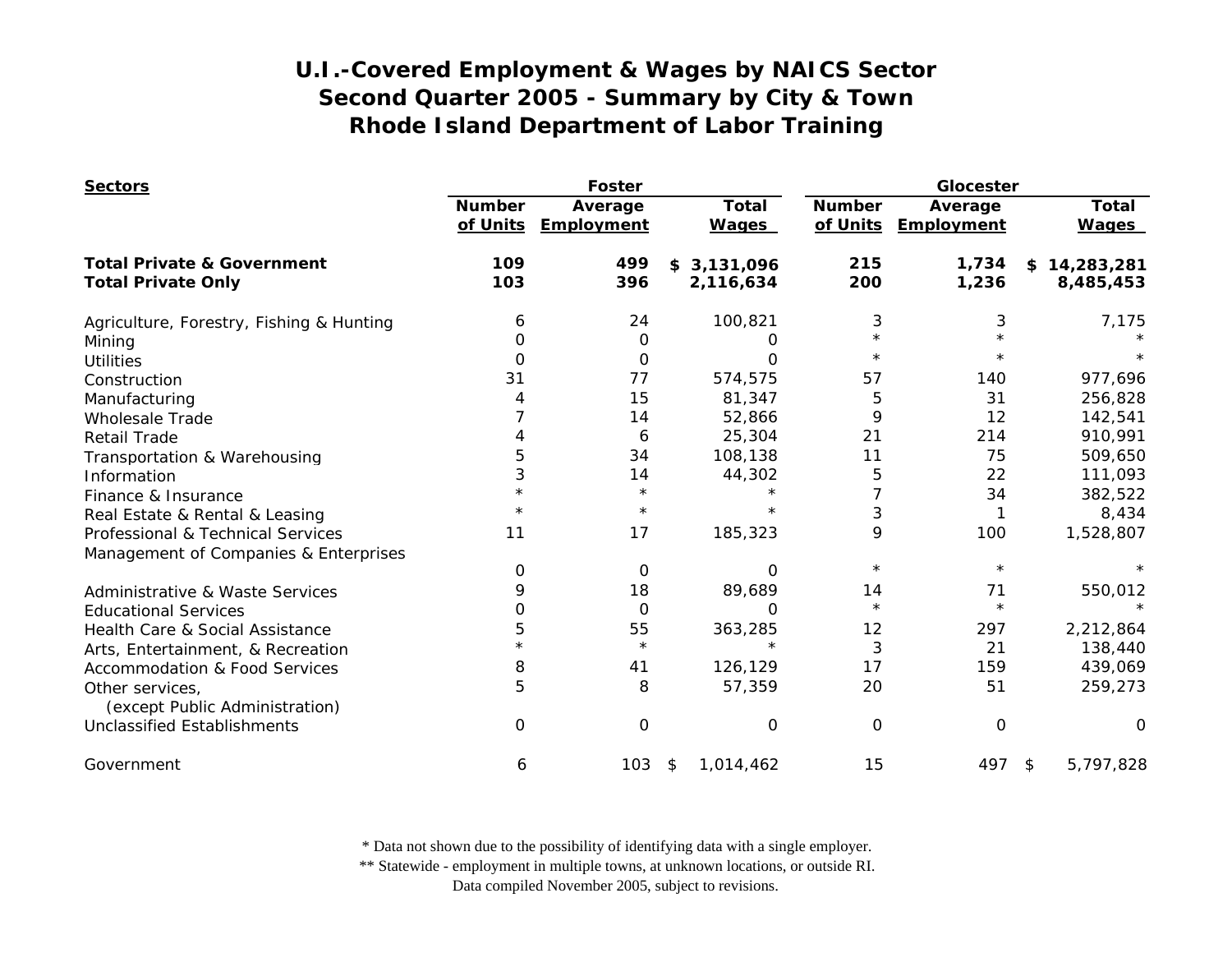| <b>Sectors</b>                                    |               | Hopkinton                      |                              | Jamestown                 |                       |                              |
|---------------------------------------------------|---------------|--------------------------------|------------------------------|---------------------------|-----------------------|------------------------------|
|                                                   | <b>Number</b> | Average<br>of Units Employment | <b>Total</b><br><b>Wages</b> | <b>Number</b><br>of Units | Average<br>Employment | <b>Total</b><br><b>Wages</b> |
| <b>Total Private &amp; Government</b>             | 186<br>176    | 1,322<br>1,225                 | \$10,819,002<br>9,956,331    | 208<br>195                | 1,240<br>978          | \$9,227,333<br>6,708,142     |
| <b>Total Private Only</b>                         |               |                                |                              |                           |                       |                              |
| Agriculture, Forestry, Fishing & Hunting          | 4             | 7                              | 24,474                       | 3                         | 6                     | 32,548                       |
| Mining                                            |               |                                |                              | 0                         | 0                     | $\Omega$                     |
| <b>Utilities</b>                                  | $\Omega$      | 0                              | ∩                            | $\Omega$                  | $\Omega$              | O                            |
| Construction                                      | 55            | 171                            | 1,687,187                    | 39                        | 114                   | 987,619                      |
| Manufacturing                                     | 16            | 370                            | 3,989,700                    | 3                         | 15                    | 140,139                      |
| <b>Wholesale Trade</b>                            | 6             | 17                             | 397,589                      | 15                        | 36                    | 374,663                      |
| <b>Retail Trade</b>                               | 19            | 115                            | 500,156                      | 14                        | 92                    | 404,814                      |
| Transportation & Warehousing                      | 4             | 24                             | 208,652                      | 5                         | 9                     | 134,722                      |
| Information                                       |               | 15                             | 59,516                       | $\star$                   | $\star$               |                              |
| Finance & Insurance                               |               | $\overline{2}$                 | 14,776                       | 6                         | 18                    | 169,663                      |
| Real Estate & Rental & Leasing                    | 5             | 9                              | 36,376                       | 11                        | 59                    | 312,808                      |
| Professional & Technical Services                 | 8             | 23                             | 264,703                      | 34                        | 97                    | 1,146,502                    |
| Management of Companies & Enterprises             |               |                                |                              |                           |                       |                              |
|                                                   | 0             | 0                              | $\Omega$                     | $\star$                   | $\star$               |                              |
| Administrative & Waste Services                   | 8             | 19                             | 110,016                      | 12                        | 32                    | 222,918                      |
| <b>Educational Services</b>                       | 0             | 0                              | $\Omega$                     | $\star$                   | $\star$               |                              |
| Health Care & Social Assistance                   | 14            | 179                            | 1,113,986                    | 11                        | 117                   | 752,663                      |
| Arts, Entertainment, & Recreation                 | 6             | 69                             | 217,551                      | 7                         | 121                   | 735,553                      |
| <b>Accommodation &amp; Food Services</b>          | 8             | 70                             | 211,740                      | 11                        | 161                   | 524,775                      |
| Other services,<br>(except Public Administration) | 14            | 131                            | 1,092,490                    | 19                        | 81                    | 642,776                      |
| <b>Unclassified Establishments</b>                | $\star$       | $\star$                        | $^\star$                     | 0                         | $\Omega$              | $\Omega$                     |
| Government                                        | 10            | 99                             | 862,671<br>\$                | 13                        | 261                   | 2,519,191<br>\$              |

\* Data not shown due to the possibility of identifying data with a single employer.

\*\* Statewide - employment in multiple towns, at unknown locations, or outside RI.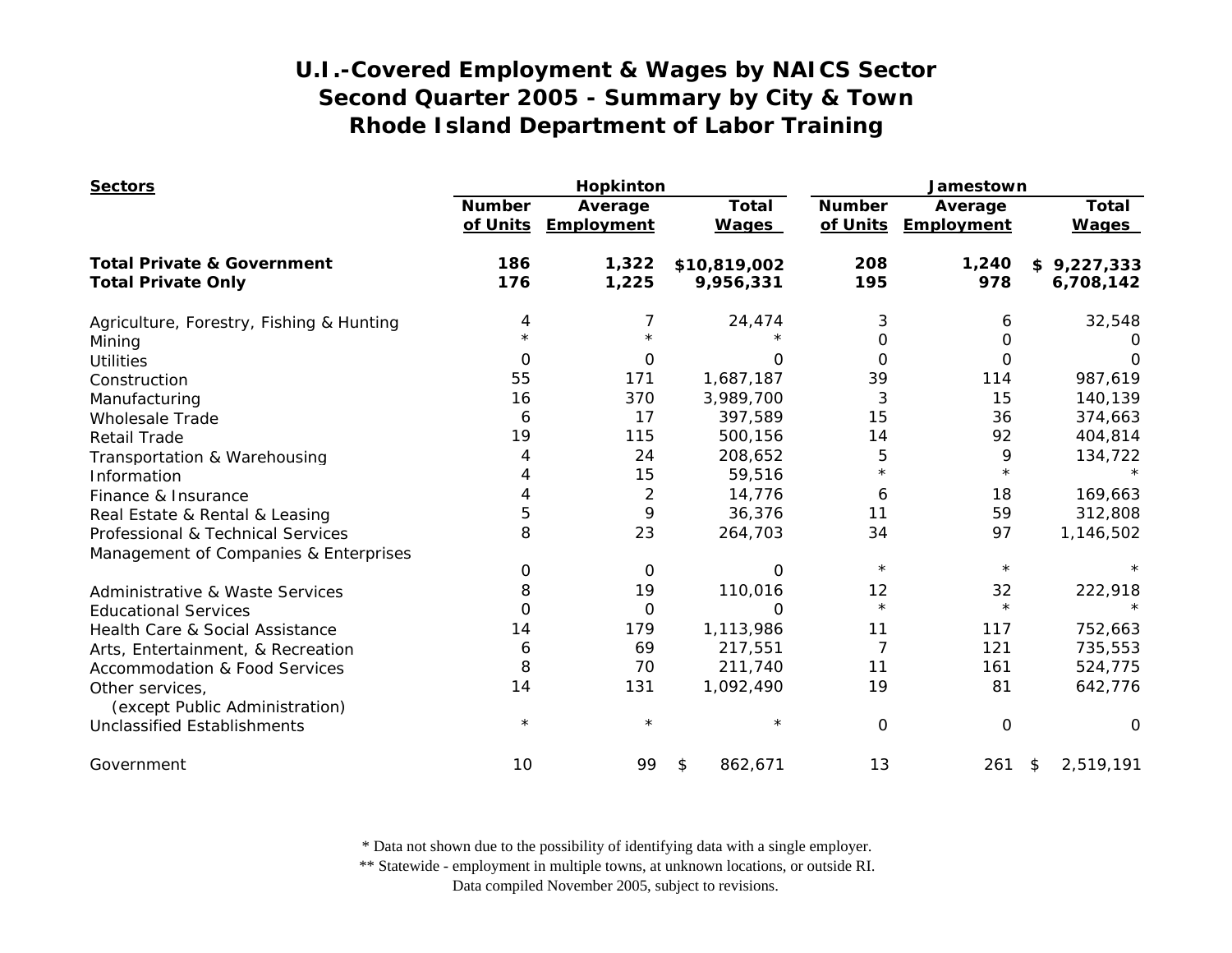| <b>Sectors</b>                                    |                           | Johnston              |                              |                           | Lincoln               |                              |  |
|---------------------------------------------------|---------------------------|-----------------------|------------------------------|---------------------------|-----------------------|------------------------------|--|
|                                                   | <b>Number</b><br>of Units | Average<br>Employment | <b>Total</b><br><b>Wages</b> | <b>Number</b><br>of Units | Average<br>Employment | <b>Total</b><br><b>Wages</b> |  |
| <b>Total Private &amp; Government</b>             | 1,133                     | 12,306                | 106,534,026<br>\$            | 758                       | 13,926                | \$130,824,671                |  |
| <b>Total Private Only</b>                         | 1,120                     | 11,118                | 97,458,603                   | 736                       | 12,643                | 117,041,797                  |  |
| Agriculture, Forestry, Fishing & Hunting          |                           | 19                    | 59,052                       | $\star$                   |                       |                              |  |
| Mining                                            |                           | $\star$               | $\star$                      | 0                         | 0                     | 0                            |  |
| <b>Utilities</b>                                  | 3                         | 28                    | 666,686                      | $\star$                   |                       |                              |  |
| Construction                                      | 192                       | 835                   | 8,356,106                    | 103                       | 808                   | 9,514,098                    |  |
| Manufacturing                                     | 104                       | 1,445                 | 10,236,655                   | 56                        | 2,884                 | 26,779,185                   |  |
| <b>Wholesale Trade</b>                            | 61                        | 475                   | 5,179,307                    | 79                        | 539                   | 6,466,462                    |  |
| <b>Retail Trade</b>                               | 141                       | 1,563                 | 10,746,702                   | 58                        | 796                   | 7,090,713                    |  |
| Transportation & Warehousing                      | 38                        | 264                   | 1,932,097                    | 19                        | 346                   | 3, 185, 765                  |  |
| Information                                       | 10                        | 376                   | 8,514,954                    | 11                        | 193                   | 2,330,224                    |  |
| Finance & Insurance                               | 46                        | 1,204                 | 19,962,673                   | 50                        | 2,634                 | 27,837,226                   |  |
| Real Estate & Rental & Leasing                    | 39                        | 264                   | 1,955,729                    | 24                        | 64                    | 510,519                      |  |
| Professional & Technical Services                 | 69                        | 281                   | 2,259,029                    | 101                       | 702                   | 9,762,459                    |  |
| Management of Companies & Enterprises             |                           |                       |                              |                           |                       |                              |  |
|                                                   | $\star$                   | $\star$               | $\star$                      | 8                         | 96                    | 1,138,873                    |  |
| Administrative & Waste Services                   | 121                       | 1,597                 | 10,314,120                   | 36                        | 490                   | 2,978,373                    |  |
| <b>Educational Services</b>                       | 12                        | 29                    | 225,647                      | 10                        | 59                    | 452,154                      |  |
| Health Care & Social Assistance                   | 92                        | 1,277                 | 10,940,632                   | 66                        | 1,123                 | 7,795,945                    |  |
| Arts, Entertainment, & Recreation                 | 4                         | 38                    | 189,192                      | 22                        | 1,036                 | 6,166,351                    |  |
| <b>Accommodation &amp; Food Services</b>          | 80                        | 917                   | 3,097,217                    | 41                        | 534                   | 1,545,279                    |  |
| Other services,<br>(except Public Administration) | 94                        | 493                   | 2,729,014                    | 49                        | 212                   | 1,123,734                    |  |
| <b>Unclassified Establishments</b>                | 4                         | 3                     | 8,600                        | 0                         | $\mathbf 0$           | 0                            |  |
| Government                                        | 13                        | 1,187                 | 9,075,423<br>$\frac{1}{2}$   | 22                        | $1,286$ \$            | 13,782,874                   |  |

\* Data not shown due to the possibility of identifying data with a single employer.

\*\* Statewide - employment in multiple towns, at unknown locations, or outside RI.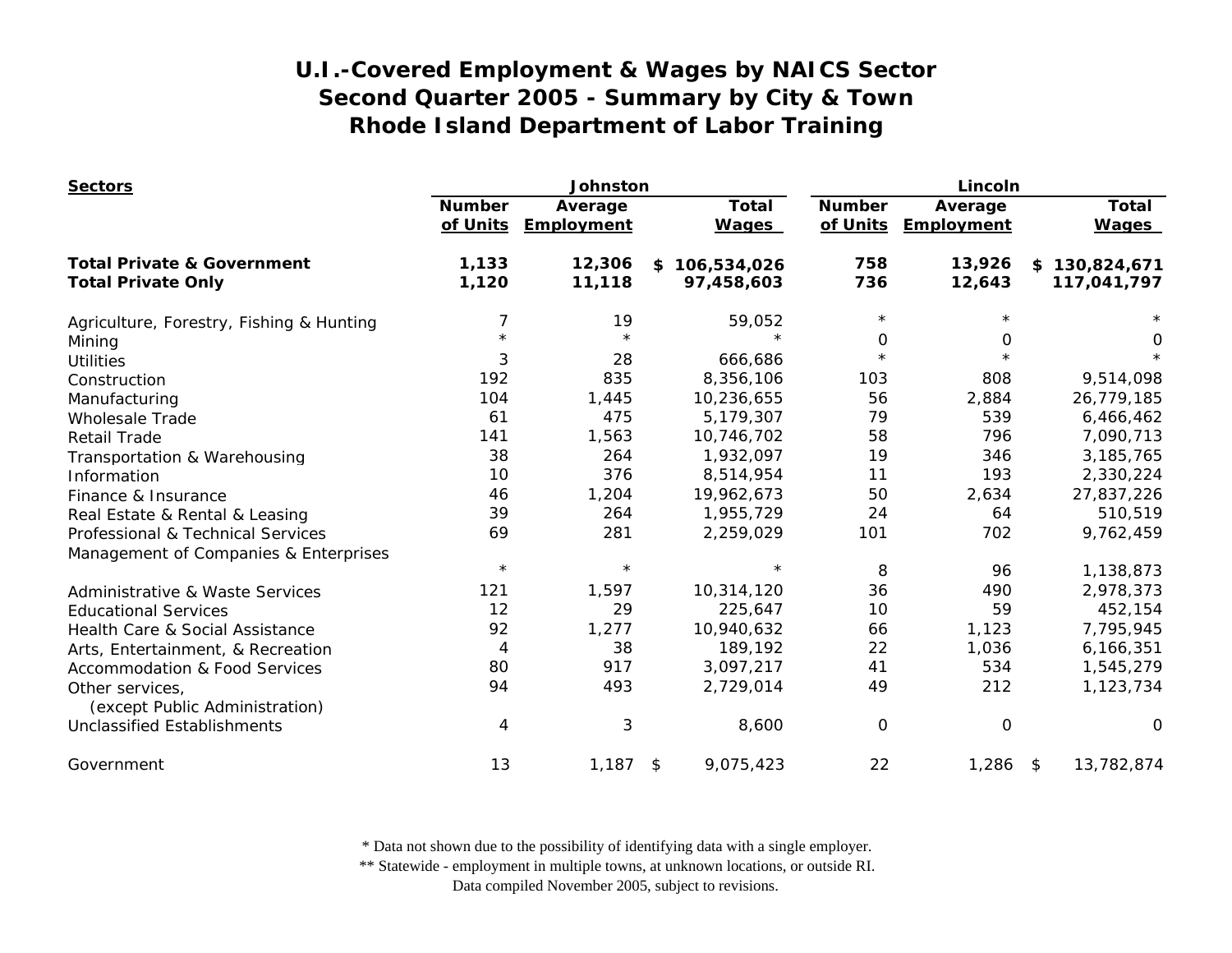| <b>Sectors</b>                                    |                           | <b>Little Compton</b> |                              |                           | Middletown            |                              |  |
|---------------------------------------------------|---------------------------|-----------------------|------------------------------|---------------------------|-----------------------|------------------------------|--|
|                                                   | <b>Number</b><br>of Units | Average<br>Employment | <b>Total</b><br><b>Wages</b> | <b>Number</b><br>of Units | Average<br>Employment | <b>Total</b><br><b>Wages</b> |  |
| <b>Total Private &amp; Government</b>             | 130                       | 685.4                 | \$4,393,459                  | 767                       | 11,320                | \$102,354,214                |  |
| <b>Total Private Only</b>                         | 123                       | 534                   | 3,111,263                    | 753                       | 10,502                | 92,436,383                   |  |
| Agriculture, Forestry, Fishing & Hunting          | 6                         | 34                    | 155,401                      | 5                         | 91                    | 701,001                      |  |
| Mining                                            | $\star$                   | $\star$               |                              | $\star$                   | $\star$               |                              |  |
| <b>Utilities</b>                                  | $\Omega$                  | $\mathbf 0$           | O                            | $\star$                   | $\star$               |                              |  |
| Construction                                      | 35                        | 151                   | 1,159,116                    | 88                        | 464                   | 4,698,211                    |  |
| Manufacturing                                     | $\star$                   | $\star$               | $\star$                      | 19                        | 439                   | 5,021,244                    |  |
| <b>Wholesale Trade</b>                            | 3                         | 3                     | 24,613                       | 41                        | 177                   | 1,898,390                    |  |
| <b>Retail Trade</b>                               | 7                         | 30                    | 97,632                       | 95                        | 1,592                 | 10,579,326                   |  |
| Transportation & Warehousing                      | $\star$                   | $\star$               | $\star$                      | $\overline{7}$            | 84                    | 394,597                      |  |
| Information                                       | 0                         | 0                     | 0                            | 17                        | 341                   | 6,919,105                    |  |
| Finance & Insurance                               |                           | $\star$               | $\star$                      | 26                        | 456                   | 7,053,422                    |  |
| Real Estate & Rental & Leasing                    | 4                         | 9                     | 50,071                       | 36                        | 185                   | 1,294,020                    |  |
| Professional & Technical Services                 | 12                        | 16                    | 190,536                      | 91                        | 1,797                 | 26,679,848                   |  |
| Management of Companies & Enterprises             |                           |                       |                              |                           |                       |                              |  |
|                                                   | $\star$                   | $\star$               | $\star$                      | 7                         | 177                   | 2,098,398                    |  |
| <b>Administrative &amp; Waste Services</b>        | 12                        | 27                    | 144,319                      | 42                        | 388                   | 3,016,482                    |  |
| <b>Educational Services</b>                       | $\star$                   | $\star$               | $\star$                      | 11                        | 400                   | 3,663,860                    |  |
| Health Care & Social Assistance                   | 3                         | 17                    | 91,297                       | 79                        | 1,504                 | 8,756,853                    |  |
| Arts, Entertainment, & Recreation                 | 6                         | 53                    | 268,697                      | 14                        | 159                   | 779,962                      |  |
| <b>Accommodation &amp; Food Services</b>          | 9                         | 84                    | 214,330                      | 88                        | 1,670                 | 5,710,245                    |  |
| Other services,<br>(except Public Administration) | 18                        | 46                    | 189,245                      | 85                        | 541                   | 2,562,054                    |  |
| <b>Unclassified Establishments</b>                | 0                         | $\mathbf 0$           | 0                            | O                         | $\mathbf 0$           | $\Omega$                     |  |
| Government                                        | 7                         | 153                   | $\frac{1}{2}$<br>1,282,196   | 14                        | 816 \$                | 9,917,831                    |  |

\* Data not shown due to the possibility of identifying data with a single employer.

\*\* Statewide - employment in multiple towns, at unknown locations, or outside RI.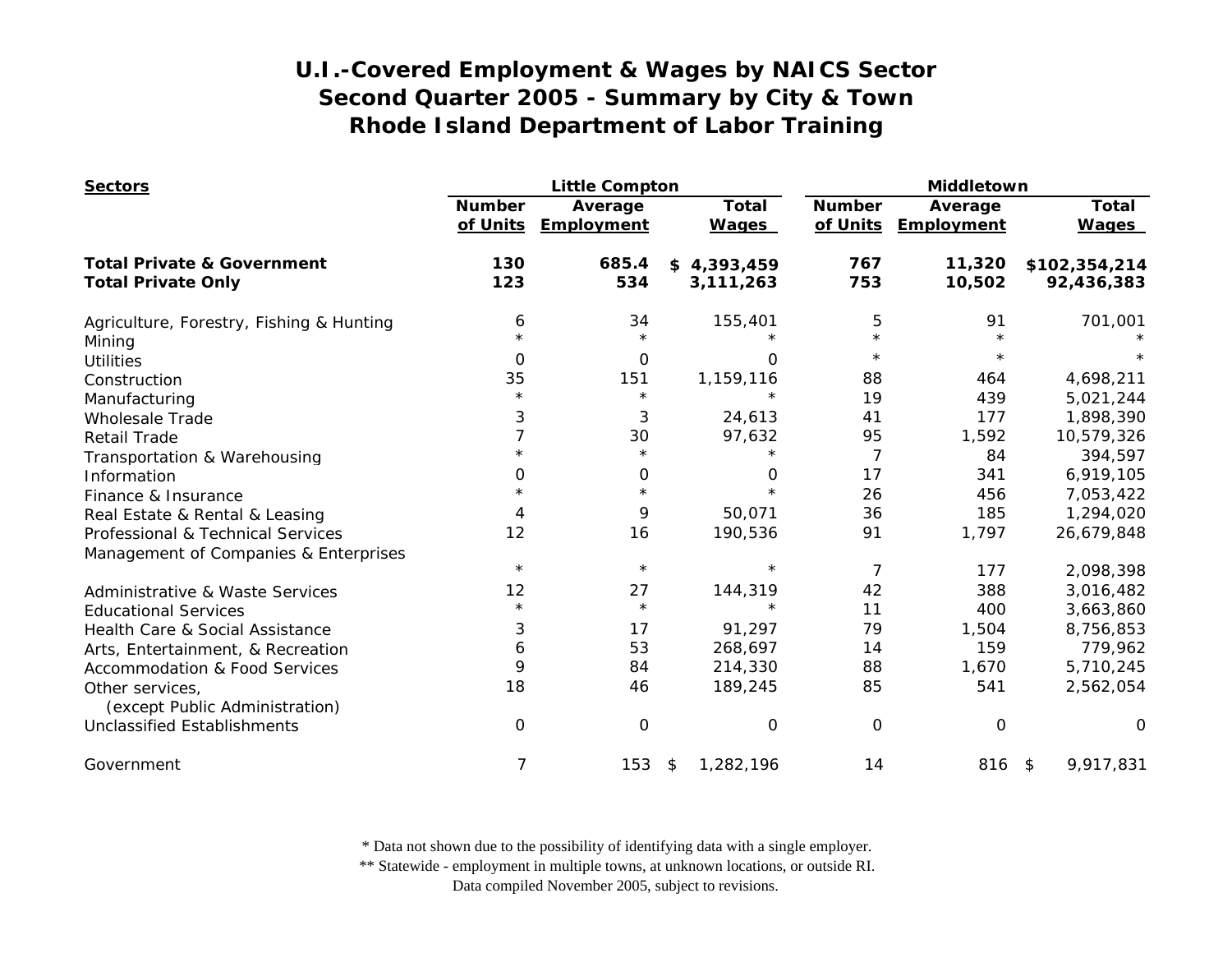| <b>Sectors</b>                                    | Narragansett              |                       |                              | <b>Newport</b>            |                       |                              |
|---------------------------------------------------|---------------------------|-----------------------|------------------------------|---------------------------|-----------------------|------------------------------|
|                                                   | <b>Number</b><br>of Units | Average<br>Employment | <b>Total</b><br><b>Wages</b> | <b>Number</b><br>of Units | Average<br>Employment | <b>Total</b><br><b>Wages</b> |
| <b>Total Private &amp; Government</b>             | 495                       | 4,309                 | \$31,068,587                 | 1,279                     | 17,695                | \$172,808,215                |
| <b>Total Private Only</b>                         | 477                       | 3,262                 | 18,924,514                   | 1,253                     | 12,777                | 91,197,694                   |
| Agriculture, Forestry, Fishing & Hunting          | 6                         | 21                    | 170,264                      | 6                         | 52                    | 470,620                      |
| Mining                                            | 0                         | 0                     | 0                            | 0                         | 0                     | O                            |
| <b>Utilities</b>                                  | 0                         | 0                     | O                            | 0                         | 0                     | $\Omega$                     |
| Construction                                      | 52                        | 119                   | 929,639                      | 100                       | 599                   | 5,288,847                    |
| Manufacturing                                     | 20                        | 120                   | 1,304,214                    | 35                        | 268                   | 2,290,068                    |
| <b>Wholesale Trade</b>                            | 34                        | 88                    | 937,996                      | 66                        | 194                   | 2,306,188                    |
| <b>Retail Trade</b>                               | 51                        | 650                   | 3,384,190                    | 227                       | 1,559                 | 8,174,623                    |
| Transportation & Warehousing                      | 11                        | 144                   | 871,108                      | 33                        | 258                   | 1,152,396                    |
| Information                                       | 4                         | 1                     | 32,211                       | 19                        | 255                   | 2,582,632                    |
| Finance & Insurance                               | 17                        | 53                    | 599,575                      | 35                        | 161                   | 1,763,118                    |
| Real Estate & Rental & Leasing                    | 32                        | 97                    | 814,770                      | 62                        | 400                   | 3,010,826                    |
| Professional & Technical Services                 | 47                        | 132                   | 1,613,109                    | 168                       | 839                   | 11,089,909                   |
| Management of Companies & Enterprises             |                           |                       |                              |                           |                       |                              |
|                                                   | $\star$                   | $\star$               | $\star$                      | 5                         | 39                    | 484,073                      |
| <b>Administrative &amp; Waste Services</b>        | 32                        | 97                    | 666,888                      | 68                        | 480                   | 4,212,262                    |
| <b>Educational Services</b>                       | $\overline{5}$            | 5                     | 29,275                       | 14                        | 519                   | 4,965,859                    |
| Health Care & Social Assistance                   | 37                        | 335                   | 2,597,718                    | 84                        | 1,968                 | 17,102,551                   |
| Arts, Entertainment, & Recreation                 | 14                        | 166                   | 691,837                      | 45                        | 1,076                 | 6,524,887                    |
| <b>Accommodation &amp; Food Services</b>          | 67                        | 1,011                 | 3,091,851                    | 173                       | 3,485                 | 15,919,038                   |
| Other services,<br>(except Public Administration) | 46                        | 222                   | 1,162,185                    | 113                       | 625                   | 3,859,797                    |
| <b>Unclassified Establishments</b>                | $\star$                   | $\star$               | $\star$                      | $\overline{O}$            | 0                     | O                            |
| Government                                        | 18                        | 1,048                 | 12,144,073<br>\$             | 26                        | 4,920                 | 81,610,521<br>- \$           |

\* Data not shown due to the possibility of identifying data with a single employer.

\*\* Statewide - employment in multiple towns, at unknown locations, or outside RI.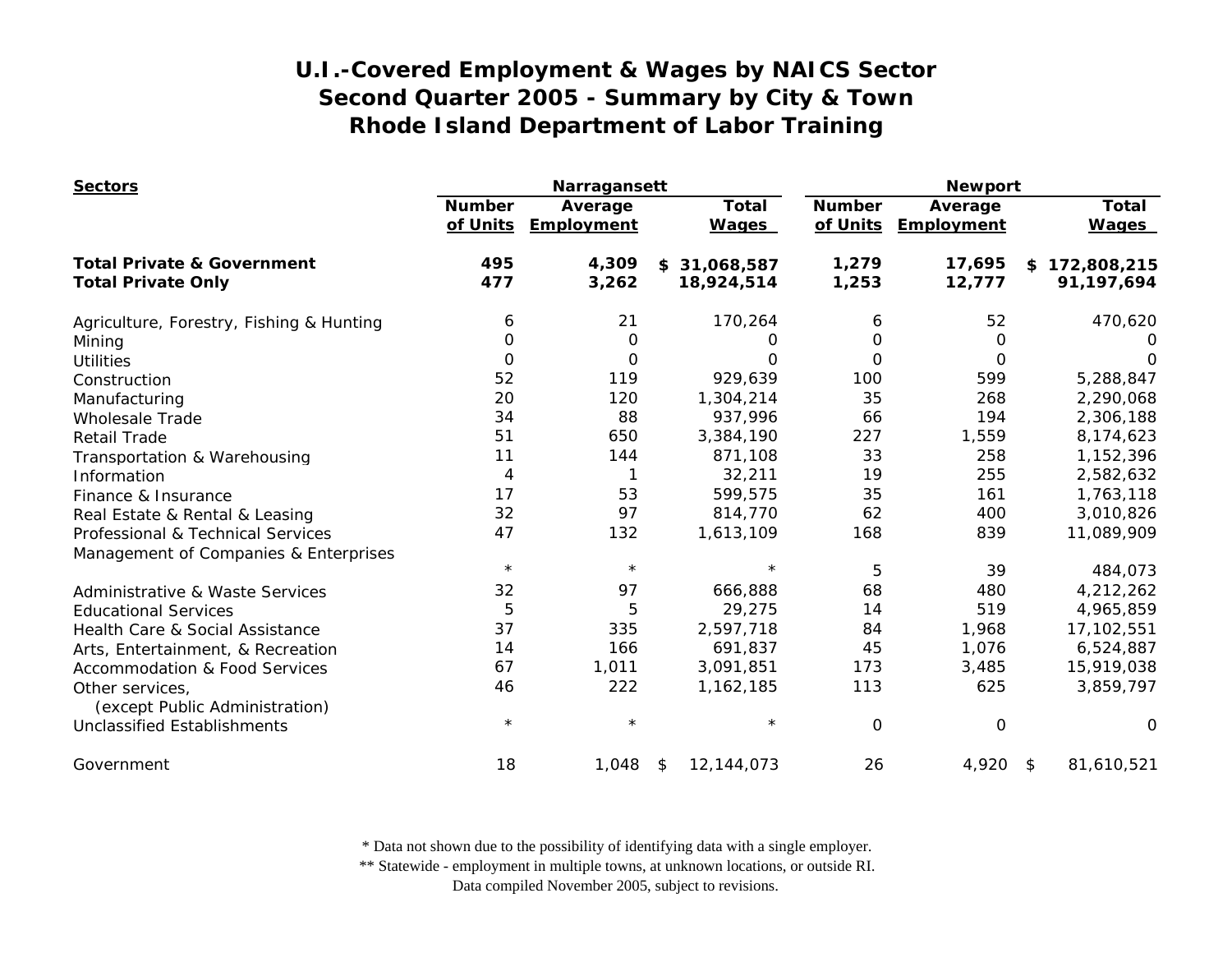| <b>Sectors</b>                                                     |                           | <b>New Shoreham</b>   |                              | <b>North Kingstown</b>    |                       |                                  |
|--------------------------------------------------------------------|---------------------------|-----------------------|------------------------------|---------------------------|-----------------------|----------------------------------|
|                                                                    | <b>Number</b><br>of Units | Average<br>Employment | <b>Total</b><br><b>Wages</b> | <b>Number</b><br>of Units | Average<br>Employment | <b>Total</b><br><b>Wages</b>     |
| <b>Total Private &amp; Government</b><br><b>Total Private Only</b> | 204<br>188                | 906<br>791            | \$5,454,828<br>4,520,380     | 1,026<br>1,008            | 14,443<br>12,812      | 136,819,808<br>\$<br>116,914,361 |
|                                                                    |                           |                       |                              |                           |                       |                                  |
| Agriculture, Forestry, Fishing & Hunting                           | $^\star$                  | $\star$               |                              | 9                         | 54                    | 708,854                          |
| Mining                                                             | 0                         | 0                     | 0                            | 0                         | 0                     |                                  |
| <b>Utilities</b>                                                   | $^\star$                  | $\star$               | $\star$                      | $\star$                   | $\star$               |                                  |
| Construction                                                       | 33                        | 95                    | 1,071,022                    | 128                       | 448                   | 4,129,533                        |
| Manufacturing                                                      | 5                         | 10                    | 89,271                       | 67                        | 4,645                 | 53,541,144                       |
| <b>Wholesale Trade</b>                                             | $\mathbf 0$               | 0                     | 0                            | 110                       | 461                   | 6,919,762                        |
| <b>Retail Trade</b>                                                | 39                        | 93                    | 498,032                      | 109                       | 1,998                 | 12,320,434                       |
| Transportation & Warehousing                                       | 4                         | 8                     | 25,350                       | 35                        | 358                   | 2,621,198                        |
| Information                                                        | 4                         | 11                    | 75,940                       | 23                        | 112                   | 1,735,714                        |
| Finance & Insurance                                                | $\star$                   | $\star$               | $\star$                      | 52                        | 341                   | 4,280,601                        |
| Real Estate & Rental & Leasing                                     | 13                        | 39                    | 239,826                      | 31                        | 102                   | 613,460                          |
| Professional & Technical Services                                  | 4                         | 13                    | 34,595                       | 132                       | 389                   | 5,763,948                        |
| Management of Companies & Enterprises                              |                           |                       |                              |                           |                       |                                  |
|                                                                    | $\star$                   | $\star$               | $\star$                      | 7                         | 549                   | 4,923,850                        |
| <b>Administrative &amp; Waste Services</b>                         | 11                        | 34                    | 243,333                      | 61                        | 298                   | 1,818,619                        |
| <b>Educational Services</b>                                        | $^\star$                  | $\star$               | $\star$                      | 16                        | 93                    | 689,720                          |
| Health Care & Social Assistance                                    | $\star$                   | $\star$               | $\star$                      | 65                        | 1,114                 | 7,902,696                        |
| Arts, Entertainment, & Recreation                                  | 9                         | 29                    | 162,046                      | 26                        | 247                   | 1,300,981                        |
| <b>Accommodation &amp; Food Services</b>                           | 46                        | 409                   | 1,598,275                    | 64                        | 1,078                 | 3,047,928                        |
| Other services,<br>(except Public Administration)                  | 12                        | 17                    | 124,172                      | 70                        | 400                   | 2,150,461                        |
| <b>Unclassified Establishments</b>                                 | 0                         | 0                     | 0                            | $\star$                   | $\star$               |                                  |
| Government                                                         | 16                        | 115                   | 934,448<br>\$                | 18                        | 1,630                 | 19,905,447<br>\$                 |

\* Data not shown due to the possibility of identifying data with a single employer.

\*\* Statewide - employment in multiple towns, at unknown locations, or outside RI.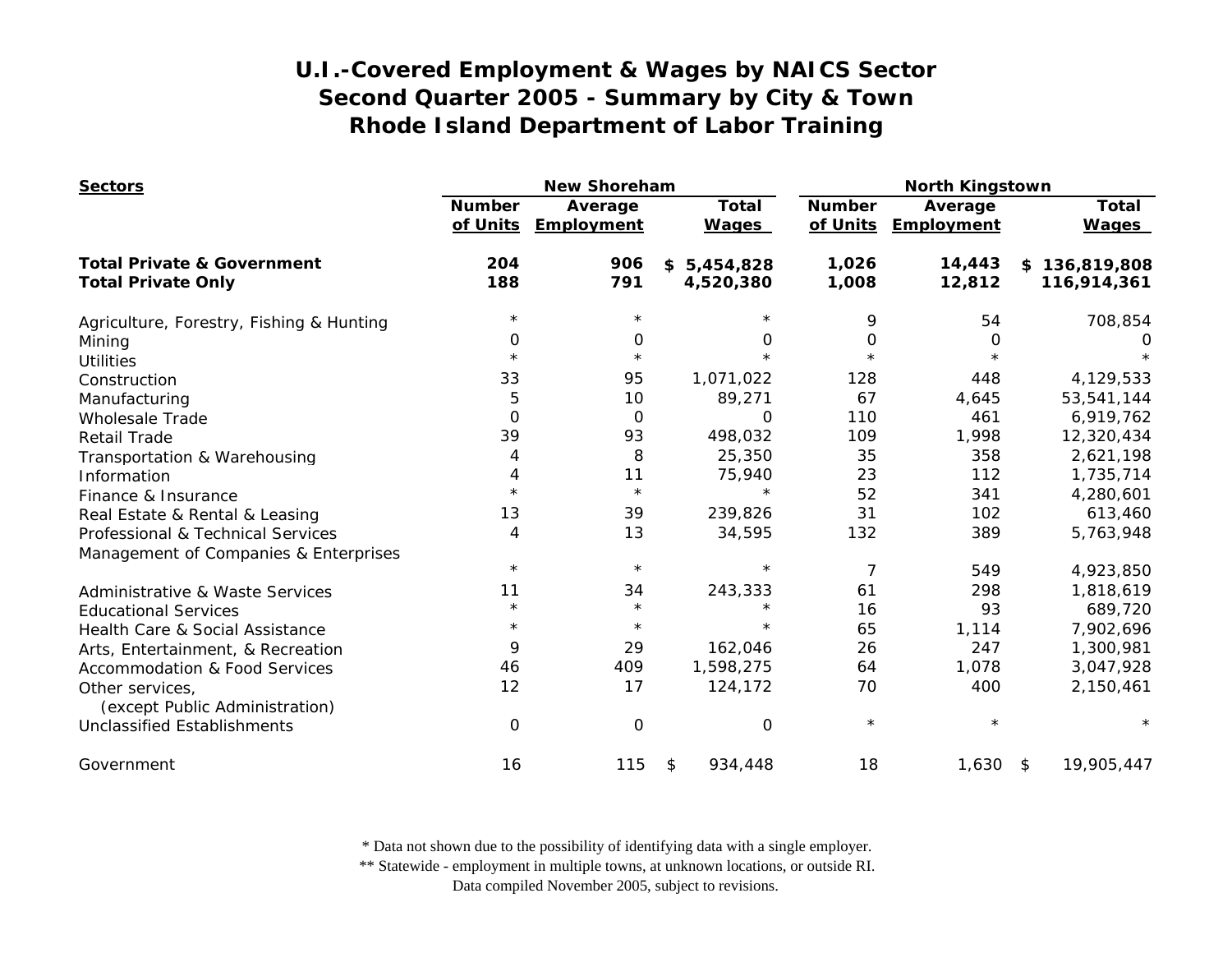| <b>Sectors</b>                           | <b>North Providence</b>   |                       |                              | <b>North Smithfield</b>   |                       |                              |
|------------------------------------------|---------------------------|-----------------------|------------------------------|---------------------------|-----------------------|------------------------------|
|                                          | <b>Number</b><br>of Units | Average<br>Employment | <b>Total</b><br><b>Wages</b> | <b>Number</b><br>of Units | Average<br>Employment | <b>Total</b><br><b>Wages</b> |
| <b>Total Private &amp; Government</b>    | 746                       | 8,651                 | \$66,126,853                 | 362                       | 4,218                 | \$31,987,940                 |
| <b>Total Private Only</b>                | 734                       | 7,735                 | 56, 144, 142                 | 351                       | 3,799                 | 28,662,876                   |
| Agriculture, Forestry, Fishing & Hunting | 0                         | 0                     | 0                            | 3                         | 21                    | 52,694                       |
| Mining                                   | 0                         | 0                     | 0                            | $\star$                   |                       |                              |
| <b>Utilities</b>                         | 0                         | 0                     | $\Omega$                     | $\Omega$                  | $\mathbf 0$           | $\Omega$                     |
| Construction                             | 79                        | 286                   | 2,697,600                    | 59                        | 282                   | 3,231,774                    |
| Manufacturing                            | 51                        | 605                   | 4,824,647                    | 29                        | 636                   | 5,744,880                    |
| <b>Wholesale Trade</b>                   | 42                        | 159                   | 2,321,652                    | 28                        | 201                   | 2,547,372                    |
| <b>Retail Trade</b>                      | 106                       | 1,237                 | 7,202,313                    | 39                        | 593                   | 3,319,278                    |
| Transportation & Warehousing             | 18                        | 102                   | 627,704                      | 11                        | 211                   | 1,215,651                    |
| Information                              | 8                         | 30                    | 244,829                      | 6                         | 28                    | 105,736                      |
| Finance & Insurance                      | 39                        | 388                   | 3,776,640                    | 13                        | 71                    | 881,333                      |
| Real Estate & Rental & Leasing           | 30                        | 130                   | 914,473                      | 11                        | 23                    | 137,771                      |
| Professional & Technical Services        | 57                        | 235                   | 2,358,825                    | 37                        | 253                   | 2,681,702                    |
| Management of Companies & Enterprises    |                           |                       |                              |                           |                       |                              |
|                                          | $\star$                   | $\star$               | $\star$                      | $\Omega$                  | 0                     | 0                            |
| Administrative & Waste Services          | 57                        | 435                   | 2,011,461                    | 15                        | 58                    | 396,080                      |
| <b>Educational Services</b>              | 8                         | 16                    | 59,340                       | 3                         | 6                     | 15,016                       |
| Health Care & Social Assistance          | 80                        | 2,785                 | 24, 158, 343                 | 36                        | 776                   | 5,771,313                    |
| Arts, Entertainment, & Recreation        | 5                         | 107                   | 279,323                      | $\overline{4}$            | 31                    | 135,999                      |
| <b>Accommodation &amp; Food Services</b> | 74                        | 868                   | 2,811,818                    | 21                        | 437                   | 1,235,588                    |
| Other services,                          | 77                        | 334                   | 1,753,406                    | 34                        | 126                   | 618,059                      |
| (except Public Administration)           |                           |                       |                              |                           |                       |                              |
| <b>Unclassified Establishments</b>       | $\star$                   | $\star$               | $\star$                      | $\star$                   | $^\star$              |                              |
| Government                               | 12                        | 917                   | 9,982,711<br>$\frac{1}{2}$   | 11                        | 419 \$                | 3,325,064                    |

\* Data not shown due to the possibility of identifying data with a single employer.

\*\* Statewide - employment in multiple towns, at unknown locations, or outside RI.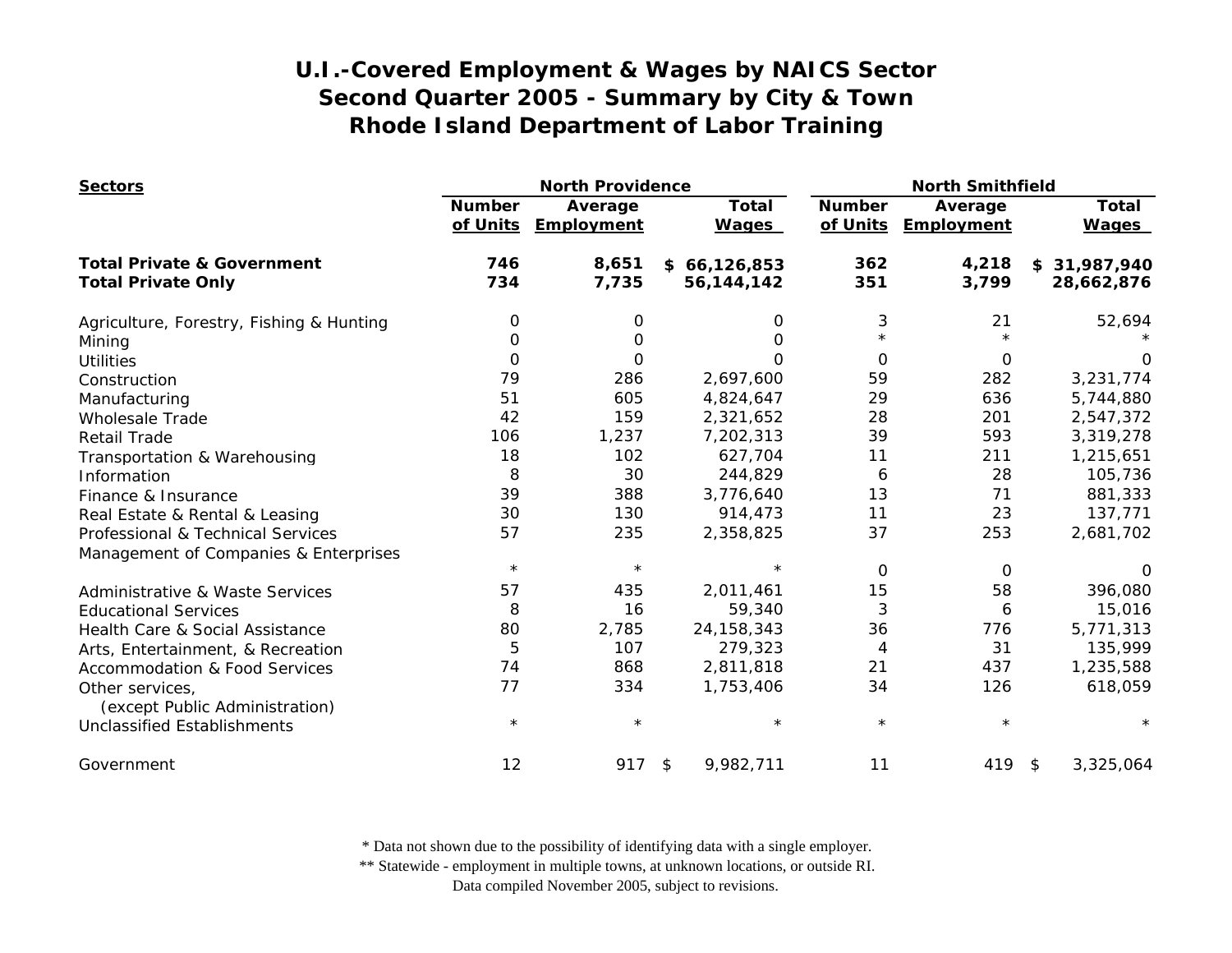| <b>Sectors</b>                                    | <b>Pawtucket</b>          |                       |                              |                           | Portsmouth            |                              |  |
|---------------------------------------------------|---------------------------|-----------------------|------------------------------|---------------------------|-----------------------|------------------------------|--|
|                                                   | <b>Number</b><br>of Units | Average<br>Employment | <b>Total</b><br><b>Wages</b> | <b>Number</b><br>of Units | Average<br>Employment | <b>Total</b><br><b>Wages</b> |  |
| <b>Total Private &amp; Government</b>             | 1,595                     | 27,560                | \$244,332,565                | 495                       | 6,015                 | \$62,481,084                 |  |
| <b>Total Private Only</b>                         | 1,570                     | 24,967                | 209,383,518                  | 481                       | 5,352                 | 55,100,294                   |  |
| Agriculture, Forestry, Fishing & Hunting          | 0                         | 0                     | 0                            | 17                        | 45                    | 276,986                      |  |
| Mining                                            | $\mathbf 0$               | O                     | $\Omega$                     | $\mathbf 0$               | 0                     | O                            |  |
| <b>Utilities</b>                                  | 3                         | 6                     | 65,382                       | $\star$                   | $\star$               |                              |  |
| Construction                                      | 168                       | 1,130                 | 12,000,451                   | 89                        | 370                   | 3,604,480                    |  |
| Manufacturing                                     | 187                       | 6,040                 | 53,812,254                   | 33                        | 2,313                 | 33,825,213                   |  |
| <b>Wholesale Trade</b>                            | 86                        | 597                   | 6,012,698                    | 32                        | 123                   | 1,337,550                    |  |
| <b>Retail Trade</b>                               | 204                       | 2,120                 | 12,938,894                   | 56                        | 489                   | 3,011,245                    |  |
| Transportation & Warehousing                      | 39                        | 432                   | 4,162,002                    | $\overline{7}$            | 60                    | 228,101                      |  |
| Information                                       | 25                        | 807                   | 8,054,484                    | 10                        | 71                    | 920,066                      |  |
| Finance & Insurance                               | 54                        | 938                   | 8,661,593                    | 24                        | 89                    | 1,001,052                    |  |
| Real Estate & Rental & Leasing                    | 50                        | 258                   | 2,055,042                    | 12                        | 114                   | 616,538                      |  |
| Professional & Technical Services                 | 116                       | 548                   | 5,083,887                    | 50                        | 128                   | 1,336,963                    |  |
| Management of Companies & Enterprises             |                           |                       |                              |                           |                       |                              |  |
|                                                   | 9                         | 1,225                 | 19,570,749                   | 3                         | $\overline{2}$        | 8,800                        |  |
| <b>Administrative &amp; Waste Services</b>        | 90                        | 1,762                 | 9,001,652                    | 19                        | 112                   | 717,500                      |  |
| <b>Educational Services</b>                       | 21                        | 422                   | 3,301,831                    | 8                         | 233                   | 2,160,950                    |  |
| Health Care & Social Assistance                   | 180                       | 5,159                 | 49,116,789                   | 29                        | 383                   | 2,160,428                    |  |
| Arts, Entertainment, & Recreation                 | 15                        | 454                   | 2,365,281                    | 10                        | 126                   | 702,582                      |  |
| <b>Accommodation &amp; Food Services</b>          | 142                       | 1,644                 | 5,036,063                    | 34                        | 487                   | 1,818,155                    |  |
| Other services,<br>(except Public Administration) | 179                       | 1,424                 | 8,121,728                    | 47                        | 206                   | 1,357,845                    |  |
| <b>Unclassified Establishments</b>                | $\overline{2}$            |                       | 22,738                       | $\star$                   | $\star$               | $\star$                      |  |
| Government                                        | 25                        | 2,592                 | \$<br>34,949,047             | 14                        | 663                   | 7,380,790<br>$\sqrt{2}$      |  |

\* Data not shown due to the possibility of identifying data with a single employer.

\*\* Statewide - employment in multiple towns, at unknown locations, or outside RI.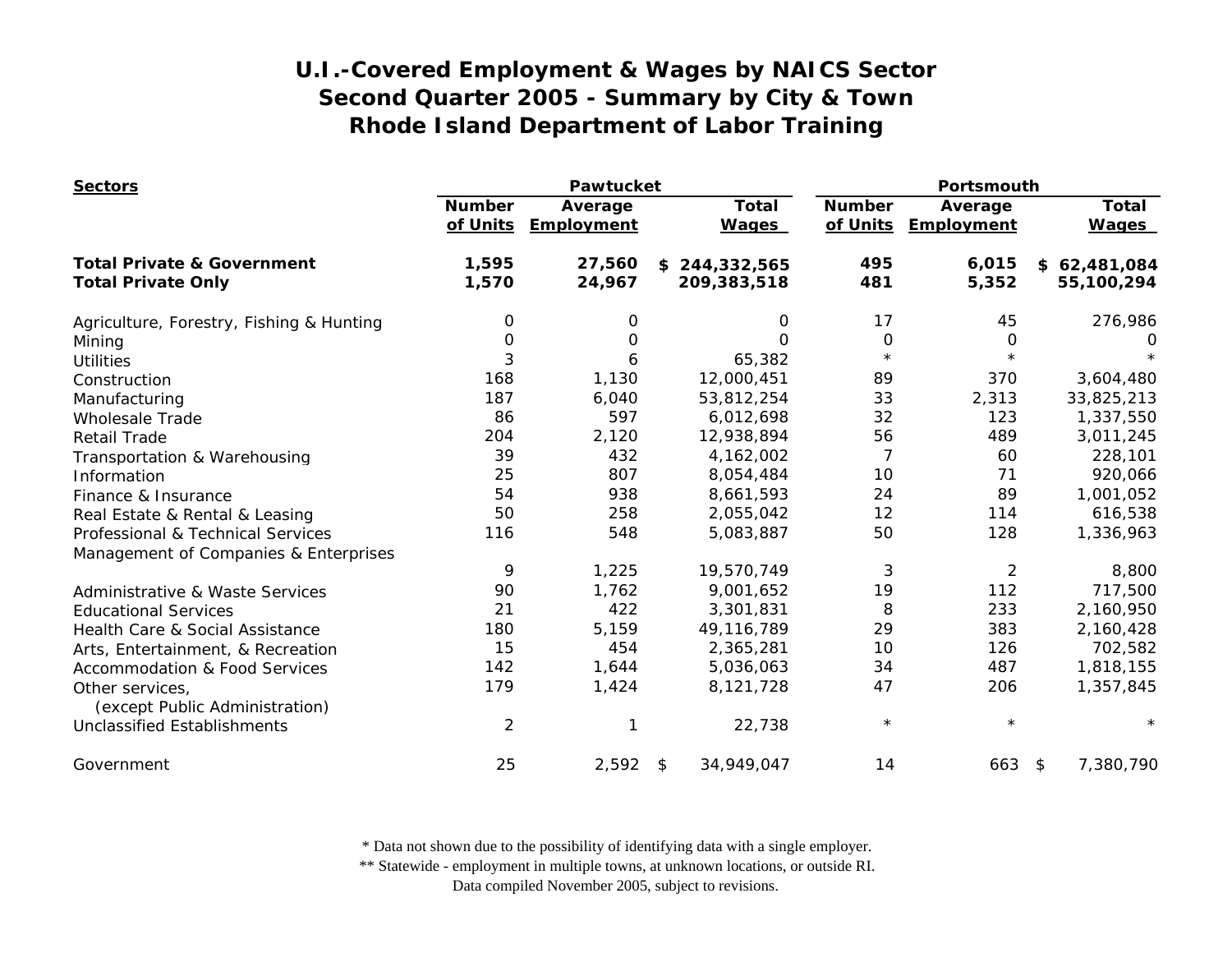| <b>Sectors</b>                                    | Providence                |                       |                     |                              | Richmond                  |                              |                       |
|---------------------------------------------------|---------------------------|-----------------------|---------------------|------------------------------|---------------------------|------------------------------|-----------------------|
|                                                   | <b>Number</b><br>of Units | Average<br>Employment |                     | <b>Total</b><br><b>Wages</b> | <b>Number</b><br>of Units | Average<br><b>Employment</b> | Total<br><b>Wages</b> |
| <b>Total Private &amp; Government</b>             | 5,683                     | 112,594               | \$1,158,405,686     |                              | 147                       | 1,996                        | 18,721,268<br>\$      |
| <b>Total Private Only</b>                         | 5,578                     | 96,270                | 951,205,709         |                              | 139                       | 1,285                        | 7,952,590             |
| Agriculture, Forestry, Fishing & Hunting          | 0                         | 0                     |                     | 0                            | 5                         | 46                           | 348,743               |
| Mining                                            |                           |                       |                     |                              | $\star$                   |                              |                       |
| <b>Utilities</b>                                  | 6                         | 525                   |                     | 9,190,650                    | $\Omega$                  | 0                            | 0                     |
| Construction                                      | 320                       | 2,987                 | 40,491,052          |                              | 22                        | 69                           | 569,437               |
| Manufacturing                                     | 383                       | 7,172                 | 56,996,580          |                              | 6                         | 101                          | 911,531               |
| <b>Wholesale Trade</b>                            | 271                       | 2,263                 | 26,924,895          |                              | 10                        | 58                           | 771,274               |
| <b>Retail Trade</b>                               | 658                       | 7,047                 | 39,528,868          |                              | 25                        | 345                          | 1,834,807             |
| Transportation & Warehousing                      | 70                        | 789                   |                     | 6,902,661                    | $\star$                   | $\star$                      |                       |
| Information                                       | 150                       | 3,836                 | 59,910,866          |                              | 3                         | 3                            | 81,530                |
| Finance & Insurance                               | 335                       | 5,719                 | 91,759,224          |                              | 5                         | 50                           | 390,478               |
| Real Estate & Rental & Leasing                    | 194                       | 1,423                 | 13,740,749          |                              | $\star$                   | $\star$                      | $\star$               |
| Professional & Technical Services                 | 897                       | 6,228                 | 85,493,233          |                              | 6                         | 29                           | 236,249               |
| Management of Companies & Enterprises             |                           |                       |                     |                              |                           |                              |                       |
|                                                   | 41                        | 1,917                 | 42,576,864          |                              | 0                         | 0                            | 0                     |
| Administrative & Waste Services                   | 322                       | 8,272                 | 50,005,086          |                              | 8                         | 61                           | 450,880               |
| <b>Educational Services</b>                       | 97                        | 10,217                | 109,713,157         |                              | $\star$                   | $\star$                      | $\star$               |
| Health Care & Social Assistance                   | 575                       | 23,709                | 246,176,370         |                              | 9                         | 79                           | 547,623               |
| Arts, Entertainment, & Recreation                 | 52                        | 1,113                 |                     | 4,701,219                    | 6                         | 107                          | 363,539               |
| <b>Accommodation &amp; Food Services</b>          | 516                       | 8,622                 | 35,853,841          |                              | 14                        | 241                          | 665,210               |
| Other services,<br>(except Public Administration) | 682                       | 4,425                 | 31,206,250          |                              | 15                        | 42                           | 251,268               |
| <b>Unclassified Establishments</b>                | $\star$                   |                       |                     | $\star$                      | $\mathbf 0$               | O                            | $\Omega$              |
| Government                                        | 105                       | 16,326                | 207, 199, 977<br>\$ |                              | 8                         | 710                          | 10,768,678<br>\$      |

\* Data not shown due to the possibility of identifying data with a single employer.

\*\* Statewide - employment in multiple towns, at unknown locations, or outside RI.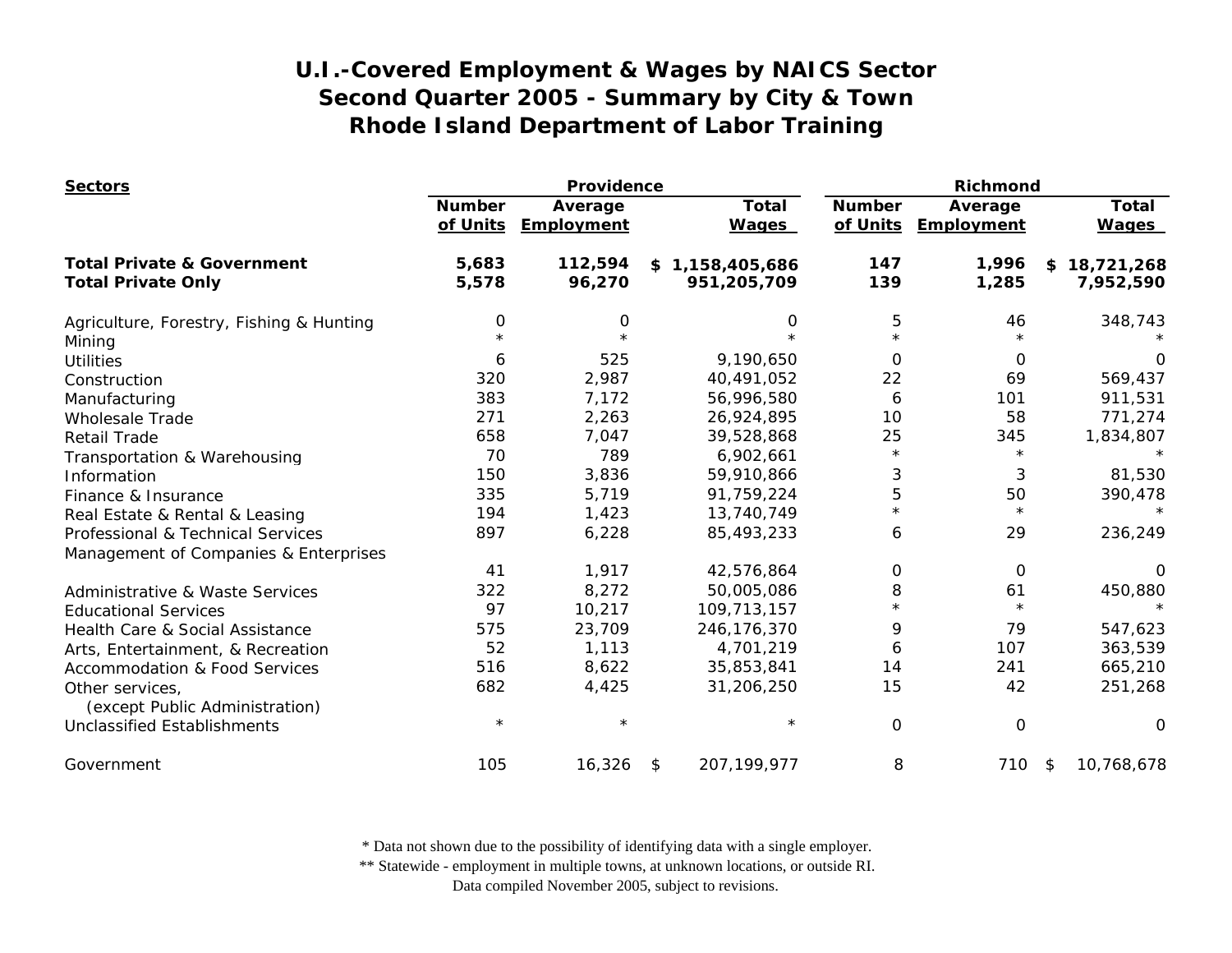| <b>Sectors</b>                             | <b>Scituate</b> |             |              | Smithfield    |            |                   |
|--------------------------------------------|-----------------|-------------|--------------|---------------|------------|-------------------|
|                                            | <b>Number</b>   | Average     | <b>Total</b> | <b>Number</b> | Average    | <b>Total</b>      |
|                                            | of Units        | Employment  | <b>Wages</b> | of Units      | Employment | <b>Wages</b>      |
| <b>Total Private &amp; Government</b>      | 274             | 1,666       | \$14,618,575 | 798           | 12,296     | \$124,064,249     |
| <b>Total Private Only</b>                  | 263             | 1,050       | 6,855,468    | 782           | 11,777     | 116,310,820       |
| Agriculture, Forestry, Fishing & Hunting   | 12              | 57          | 222,222      | 5             | 3          | 16,748            |
| Mining                                     | $\mathbf 0$     | 0           | 0            | $\star$       |            |                   |
| <b>Utilities</b>                           | 0               | O           | 0            | $\Omega$      | O          |                   |
| Construction                               | 63              | 157         | 1,437,424    | 135           | 1,012      | 10,830,144        |
| Manufacturing                              | 13              | 57          | 389,122      | 83            | 1,208      | 11,882,521        |
| <b>Wholesale Trade</b>                     | 17              | 34          | 374,881      | 75            | 797        | 10,389,031        |
| <b>Retail Trade</b>                        | 20              | 215         | 1,152,698    | 106           | 2,314      | 12,270,388        |
| Transportation & Warehousing               | 17              | 44          | 301,522      | 17            | 130        | 1,083,065         |
| Information                                | 4               | 29          | 136,988      | 12            | 153        | 1,661,488         |
| Finance & Insurance                        | $\overline{7}$  | 28          | 278,612      | 35            | 2,003      | 39,430,352        |
| Real Estate & Rental & Leasing             | 9               | 26          | 266,739      | 15            | 72         | 646,149           |
| Professional & Technical Services          | 26              | 65          | 637,643      | 62            | 238        | 2,724,945         |
| Management of Companies & Enterprises      |                 |             |              |               |            |                   |
|                                            | 0               | $\mathbf 0$ | 0            | 4             | 52         | 1,505,948         |
| <b>Administrative &amp; Waste Services</b> | 21              | 48          | 229,994      | 45            | 346        | 2,676,613         |
| <b>Educational Services</b>                | 3               | 13          | 43,953       | 9             | 688        | 7,926,443         |
| Health Care & Social Assistance            | 14              | 131         | 756,417      | 45            | 1,201      | 7,472,656         |
| Arts, Entertainment, & Recreation          | $\star$         | $\star$     | $\star$      | 11            | 43         | 120,607           |
| <b>Accommodation &amp; Food Services</b>   | 11              | 75          | 217,895      | 60            | 1,191      | 4,017,577         |
| Other services,                            | 21              | 66          | 387,901      | 62            | 318        | 1,560,713         |
| (except Public Administration)             |                 |             |              |               |            |                   |
| Unclassified Establishments                | $\star$         | $\star$     | $\star$      | $\star$       | $\star$    | $^\star$          |
| Government                                 | 11              | $616$ \$    | 7,763,107    | 16            | 519        | 7,753,429<br>- \$ |

\* Data not shown due to the possibility of identifying data with a single employer.

\*\* Statewide - employment in multiple towns, at unknown locations, or outside RI.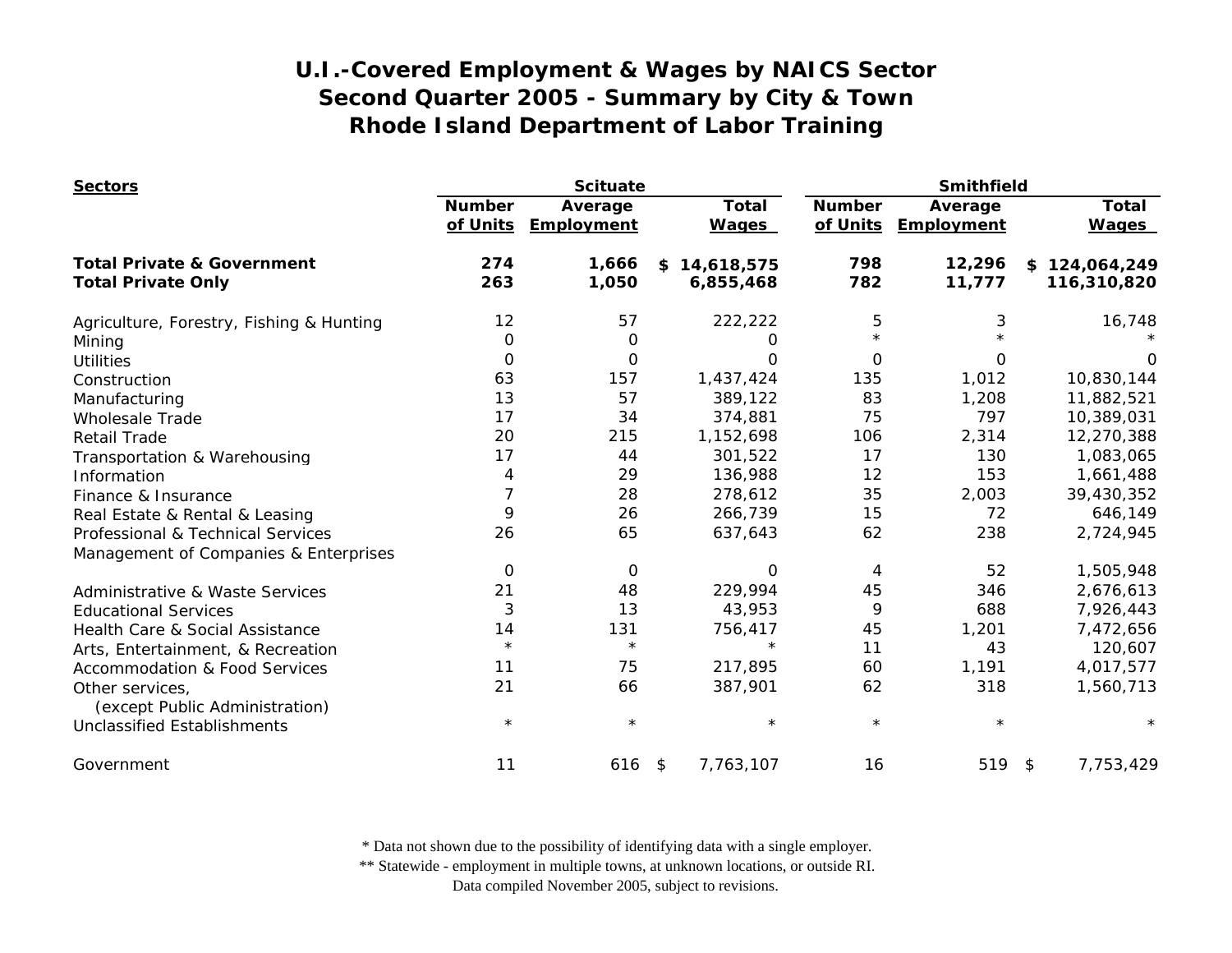| <b>Sectors</b>                                    | South Kingstown           |                       |                              | <b>Tiverton</b>           |                       |                              |
|---------------------------------------------------|---------------------------|-----------------------|------------------------------|---------------------------|-----------------------|------------------------------|
|                                                   | <b>Number</b><br>of Units | Average<br>Employment | <b>Total</b><br><b>Wages</b> | <b>Number</b><br>of Units | Average<br>Employment | <b>Total</b><br><b>Wages</b> |
| <b>Total Private &amp; Government</b>             | 1,010                     | 13,467                | 116,367,501<br>\$            | 406                       | 2,735                 | \$19,376,331                 |
| <b>Total Private Only</b>                         | 990                       | 9,823                 | 77,085,516                   | 391                       | 2,252                 | 15,428,565                   |
| Agriculture, Forestry, Fishing & Hunting          | 19                        | 127                   | 1,196,753                    | 11                        | 52                    | 161,384                      |
| Mining                                            | $\star$                   | $\star$               | $\star$                      | 3                         | 34                    | 364,697                      |
| <b>Utilities</b>                                  | $\star$                   | $\star$               | $\star$                      | $\star$                   | $^\star$              |                              |
| Construction                                      | 130                       | 441                   | 4,020,635                    | 61                        | 257                   | 2,098,709                    |
| Manufacturing                                     | 30                        | 957                   | 11,650,351                   | 13                        | 71                    | 461,468                      |
| <b>Wholesale Trade</b>                            | 70                        | 704                   | 10,510,855                   | 31                        | 110                   | 941,373                      |
| <b>Retail Trade</b>                               | 114                       | 1,537                 | 9,425,331                    | 56                        | 547                   | 4,502,922                    |
| Transportation & Warehousing                      | 12                        | 113                   | 486,593                      | 12                        | 67                    | 372,478                      |
| Information                                       | 17                        | 142                   | 1,445,515                    | $\star$                   | $\star$               |                              |
| Finance & Insurance                               | 39                        | 279                   | 3,122,395                    | 13                        | 51                    | 443,642                      |
| Real Estate & Rental & Leasing                    | 33                        | 114                   | 878,310                      | 11                        | 23                    | 213,665                      |
| Professional & Technical Services                 | 101                       | 370                   | 4,190,495                    | 41                        | 157                   | 1,855,937                    |
| Management of Companies & Enterprises             |                           |                       |                              |                           |                       |                              |
|                                                   | 5                         | 12                    | 263,527                      | 0                         | 0                     | 0                            |
| Administrative & Waste Services                   | 64                        | 280                   | 2,295,306                    | 28                        | 80                    | 562,687                      |
| <b>Educational Services</b>                       | 21                        | 256                   | 1,595,071                    | $\star$                   | $\star$               |                              |
| Health Care & Social Assistance                   | 97                        | 2,207                 | 17,209,338                   | 25                        | 294                   | 1,878,266                    |
| Arts, Entertainment, & Recreation                 | 37                        | 225                   | 1,013,638                    | 6                         | 25                    | 82,982                       |
| <b>Accommodation &amp; Food Services</b>          | 95                        | 1,250                 | 3,692,396                    | 29                        | 333                   | 820,157                      |
| Other services,<br>(except Public Administration) | 101                       | 778                   | 3,797,666                    | 46                        | 146                   | 631,258                      |
| <b>Unclassified Establishments</b>                | $\overline{2}$            | $\overline{2}$        | 6,240                        | 0                         | $\mathbf 0$           | 0                            |
| Government                                        | 20                        | 3,646                 | 39,281,985<br>\$             | 15                        | 483                   | 3,947,766<br>\$              |

\* Data not shown due to the possibility of identifying data with a single employer.

\*\* Statewide - employment in multiple towns, at unknown locations, or outside RI.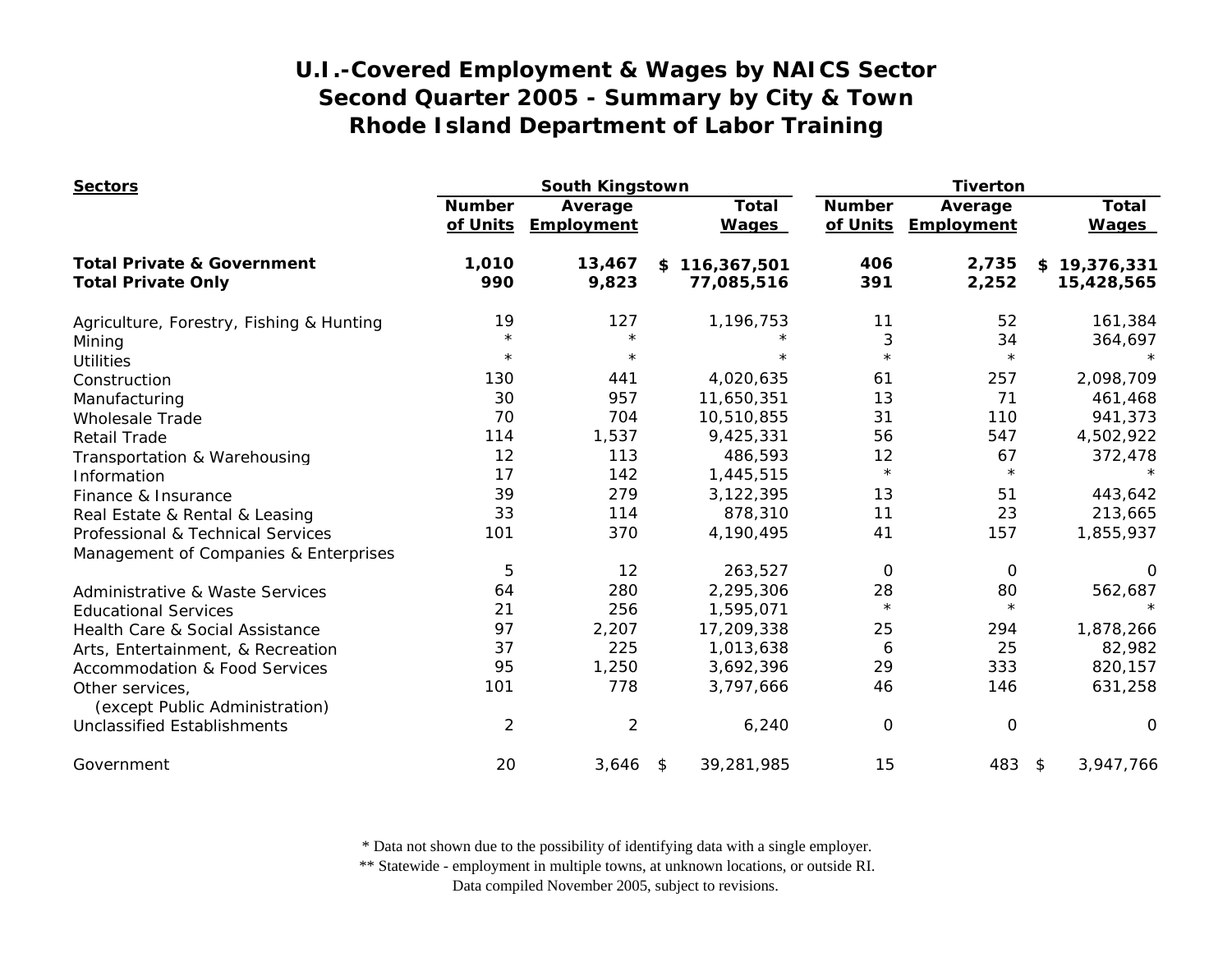| <b>Sectors</b>                                    | Warren                    |                       |                              | <b>Warwick</b>            |                       |                              |
|---------------------------------------------------|---------------------------|-----------------------|------------------------------|---------------------------|-----------------------|------------------------------|
|                                                   | <b>Number</b><br>of Units | Average<br>Employment | <b>Total</b><br><b>Wages</b> | <b>Number</b><br>of Units | Average<br>Employment | <b>Total</b><br><b>Wages</b> |
| <b>Total Private &amp; Government</b>             | 394                       | 4,446                 | \$33,221,416                 | 3,331                     | 53,105                | \$448,188,680                |
| <b>Total Private Only</b>                         | 385                       | 4,274                 | 31,077,423                   | 3,300                     | 48,697                | 393,068,233                  |
| Agriculture, Forestry, Fishing & Hunting          | $\star$                   | $^\star$              | $\star$                      | $\star$                   |                       |                              |
| Mining                                            | 0                         | 0                     | 0                            | $\star$                   |                       |                              |
| <b>Utilities</b>                                  | 0                         | 0                     | $\Omega$                     | $\star$                   |                       |                              |
| Construction                                      | 50                        | 237                   | 1,810,580                    | 333                       | 2,385                 | 26,634,671                   |
| Manufacturing                                     | 51                        | 1,139                 | 10,760,824                   | 203                       | 4,259                 | 45,093,081                   |
| <b>Wholesale Trade</b>                            | 25                        | 243                   | 3,658,801                    | 275                       | 1,989                 | 23,847,014                   |
| <b>Retail Trade</b>                               | 48                        | 266                   | 1,268,258                    | 473                       | 8,809                 | 51,400,721                   |
| Transportation & Warehousing                      | 10                        | 355                   | 1,988,187                    | 109                       | 2,266                 | 17,700,914                   |
| Information                                       | $\overline{4}$            | 42                    | 312,603                      | 40                        | 521                   | 5,237,324                    |
| Finance & Insurance                               | 17                        | 196                   | 1,403,433                    | 223                       | 3,699                 | 43,460,228                   |
| Real Estate & Rental & Leasing                    | 9                         | 21                    | 154,791                      | 134                       | 1,595                 | 12,537,751                   |
| Professional & Technical Services                 | 21                        | 73                    | 600,751                      | 377                       | 1,664                 | 19,026,540                   |
| Management of Companies & Enterprises             |                           |                       |                              |                           |                       |                              |
|                                                   | 4                         | 10                    | 119,594                      | 17                        | 1,998                 | 24,032,368                   |
| <b>Administrative &amp; Waste Services</b>        | 22                        | 149                   | 859,045                      | 195                       | 2,902                 | 17,978,750                   |
| <b>Educational Services</b>                       | 5                         | 66                    | 548,426                      | 35                        | 903                   | 6,690,600                    |
| Health Care & Social Assistance                   | 34                        | 639                   | 4,841,963                    | 321                       | 8,095                 | 67,536,619                   |
| Arts, Entertainment, & Recreation                 | 5                         | 40                    | 102,620                      | 37                        | 584                   | 2,430,688                    |
| <b>Accommodation &amp; Food Services</b>          | 42                        | 662                   | 1,955,666                    | 237                       | 5,194                 | 19,422,611                   |
| Other services,<br>(except Public Administration) | 36                        | 130                   | 669,876                      | 286                       | 1,815                 | 9,872,446                    |
| <b>Unclassified Establishments</b>                | $^\star$                  | $\star$               | $\star$                      | $\mathbf 0$               | 0                     | O                            |
| Government                                        | 9                         | 171                   | 2,143,993<br>\$              | 31                        | 4,407                 | 55,120,447<br>\$             |

\* Data not shown due to the possibility of identifying data with a single employer.

\*\* Statewide - employment in multiple towns, at unknown locations, or outside RI.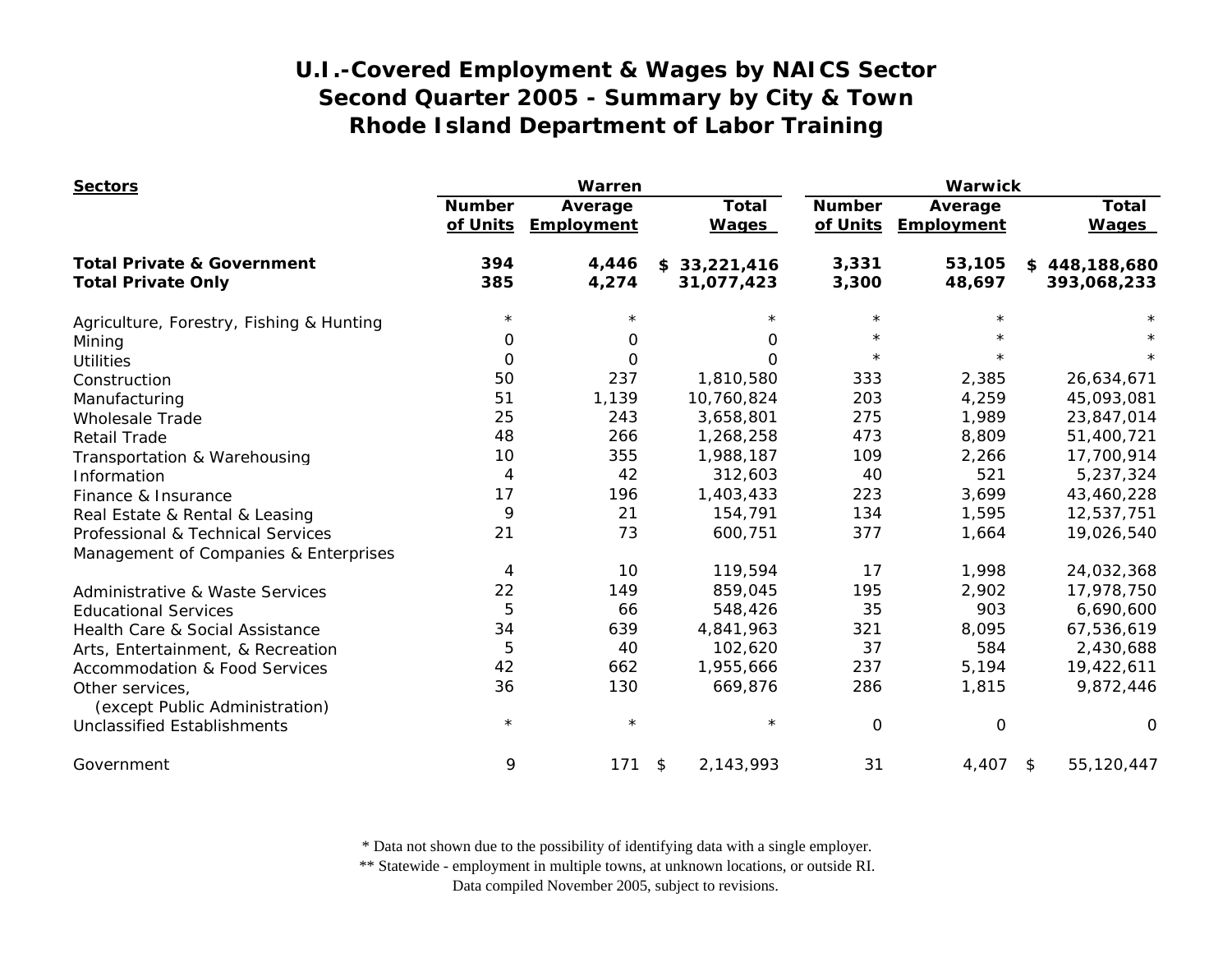| <b>Sectors</b>                                    | Westerly                  |                              |                              | <b>West Greenwich</b>     |                              |                              |
|---------------------------------------------------|---------------------------|------------------------------|------------------------------|---------------------------|------------------------------|------------------------------|
|                                                   | <b>Number</b><br>of Units | Average<br><b>Employment</b> | <b>Total</b><br><b>Wages</b> | <b>Number</b><br>of Units | Average<br><b>Employment</b> | <b>Total</b><br><b>Wages</b> |
| <b>Total Private &amp; Government</b>             | 865                       | 10,427                       | \$112,767,105                | 214                       | 4,291                        | \$69,434,820                 |
| <b>Total Private Only</b>                         | 845                       | 9,331                        | 100,157,820                  | 206                       | 3,876                        | 64,912,557                   |
| Agriculture, Forestry, Fishing & Hunting          | 5                         | 12                           | 47,647                       | $\star$                   |                              |                              |
| Mining                                            | $\star$                   | $\star$                      | $\star$                      | $\Omega$                  | 0                            | 0                            |
| <b>Utilities</b>                                  | $^\star$                  | $\star$                      |                              | $\Omega$                  | 0                            | O                            |
| Construction                                      | 110                       | 345                          | 3,262,614                    | 53                        | 172                          | 1,492,391                    |
| Manufacturing                                     | 32                        | 943                          | 9,785,725                    | 12                        | 1,504                        | 26,978,232                   |
| <b>Wholesale Trade</b>                            | 28                        | 56                           | 693,025                      | 17                        | 220                          | 3,180,965                    |
| <b>Retail Trade</b>                               | 137                       | 2,263                        | 13,166,110                   | 11                        | 63                           | 312,062                      |
| Transportation & Warehousing                      | 13                        | 47                           | 282,820                      | 9                         | 176                          | 1,565,820                    |
| Information                                       | 14                        | 300                          | 35,855,480                   | 4                         | 9                            | 92,751                       |
| Finance & Insurance                               | 28                        | 326                          | 3,390,169                    | 5                         | 31                           | 499,493                      |
| Real Estate & Rental & Leasing                    | 28                        | 100                          | 597,040                      | 4                         | 3                            | 10,924                       |
| Professional & Technical Services                 | 69                        | 216                          | 1,969,492                    | 27                        | 1,096                        | 27,254,562                   |
| Management of Companies & Enterprises             |                           |                              |                              |                           |                              |                              |
|                                                   | 4                         | 250                          | 2,569,735                    | $\star$                   | $\star$                      |                              |
| <b>Administrative &amp; Waste Services</b>        | 43                        | 184                          | 1,047,018                    | 23                        | 274                          | 1,932,823                    |
| <b>Educational Services</b>                       | $\overline{7}$            | 67                           | 333,075                      | $\star$                   | $^{\star}$                   | $\star$                      |
| Health Care & Social Assistance                   | 103                       | 1,894                        | 17,500,534                   | 8                         | 69                           | 441,125                      |
| Arts, Entertainment, & Recreation                 | 33                        | 387                          | 1,877,959                    | $\star$                   | $\star$                      |                              |
| <b>Accommodation &amp; Food Services</b>          | 100                       | 1,424                        | 5,017,125                    | 14                        | 181                          | 657,226                      |
| Other services,<br>(except Public Administration) | 87                        | 435                          | 1,886,676                    | 11                        | 24                           | 125,637                      |
| <b>Unclassified Establishments</b>                |                           | $\Omega$                     | $\Omega$                     | $\Omega$                  | $\mathbf{O}$                 | $\Omega$                     |
| Government                                        | 20                        | 1,097                        | 12,609,285<br>\$             | 8                         | 415                          | 4,522,263<br>\$              |

\* Data not shown due to the possibility of identifying data with a single employer.

\*\* Statewide - employment in multiple towns, at unknown locations, or outside RI.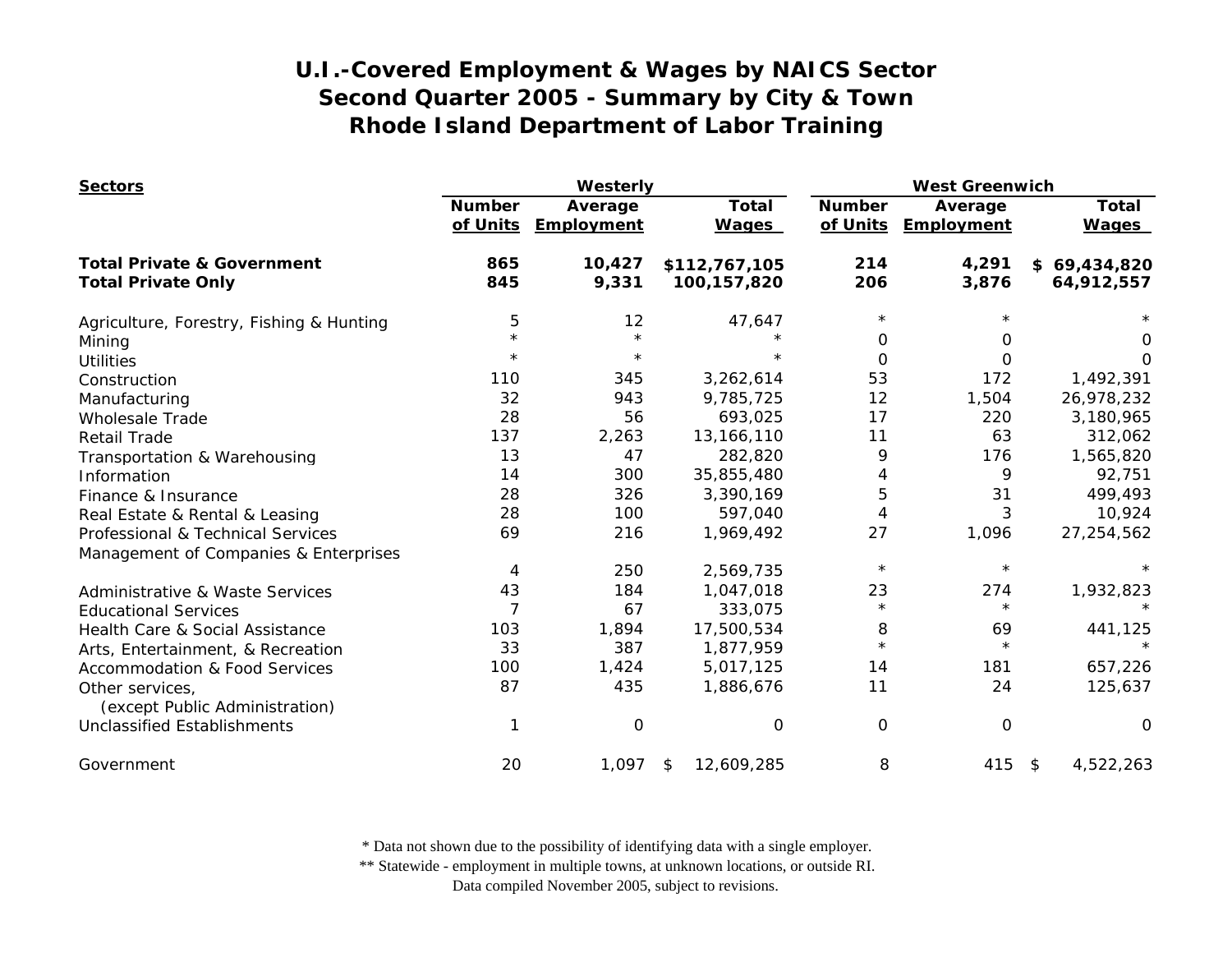| <b>Sectors</b>                                    | <b>West Warwick</b>       |                       |                              | Woonsocket                |                       |                              |
|---------------------------------------------------|---------------------------|-----------------------|------------------------------|---------------------------|-----------------------|------------------------------|
|                                                   | <b>Number</b><br>of Units | Average<br>Employment | <b>Total</b><br><b>Wages</b> | <b>Number</b><br>of Units | Average<br>Employment | <b>Total</b><br><b>Wages</b> |
| <b>Total Private &amp; Government</b>             | 613                       | 9,734                 | \$86,383,200                 | 878                       | 15,318                | \$167,810,542                |
| <b>Total Private Only</b>                         | 598                       | 8,624                 | 70,809,145                   | 859                       | 13,664                | 144,328,414                  |
| Agriculture, Forestry, Fishing & Hunting          | $\mathbf 0$               | 0                     | 0                            | 0                         | 0                     | 0                            |
| Mining                                            | $\star$                   | $\star$               |                              | 0                         | Ο                     | 0                            |
| <b>Utilities</b>                                  | $\Omega$                  | $\Omega$              | 0                            | $\Omega$                  | $\Omega$              | O                            |
| Construction                                      | 93                        | 396                   | 3,628,778                    | 83                        | 381                   | 3,254,695                    |
| Manufacturing                                     | 40                        | 1,867                 | 19,035,223                   | 76                        | 1,365                 | 12,599,288                   |
| <b>Wholesale Trade</b>                            | 36                        | 393                   | 4,226,215                    | 54                        | 372                   | 4,236,948                    |
| <b>Retail Trade</b>                               | 95                        | 1,236                 | 8,477,537                    | 129                       | 2,020                 | 13,684,111                   |
| Transportation & Warehousing                      | 14                        | 319                   | 2,437,389                    | 18                        | 771                   | 4,219,382                    |
| Information                                       | 4                         | 863                   | 10,425,274                   | 9                         | 60                    | 684,235                      |
| Finance & Insurance                               | 32                        | 1,040                 | 9,656,850                    | 29                        | 291                   | 2,650,230                    |
| Real Estate & Rental & Leasing                    | 22                        | 73                    | 458,542                      | 33                        | 114                   | 688,420                      |
| Professional & Technical Services                 | 36                        | 76                    | 665,342                      | 55                        | 404                   | 5,709,638                    |
| Management of Companies & Enterprises             |                           |                       |                              |                           |                       |                              |
|                                                   | 0                         | 0                     | 0                            | 6                         | 1,666                 | 56,218,189                   |
| Administrative & Waste Services                   | 26                        | 175                   | 940,674                      | 33                        | 613                   | 4,056,524                    |
| <b>Educational Services</b>                       | $\overline{7}$            | 49                    | 172,598                      | 16                        | 397                   | 2,946,493                    |
| Health Care & Social Assistance                   | 43                        | 813                   | 5,782,607                    | 103                       | 3,396                 | 27,178,077                   |
| Arts, Entertainment, & Recreation                 | 8                         | 59                    | 322,393                      | 10                        | 68                    | 324,932                      |
| <b>Accommodation &amp; Food Services</b>          | 61                        | 926                   | 2,881,075                    | 100                       | 1,172                 | 3,464,714                    |
| Other services,<br>(except Public Administration) | 80                        | 338                   | 1,696,648                    | 101                       | 567                   | 2,365,856                    |
| <b>Unclassified Establishments</b>                | $\star$                   | $\star$               | $\star$                      | 4                         | 7                     | 46,682                       |
| Government                                        | 15                        | 1,110                 | 15,574,055<br>\$             | 19                        | $1,652$ \$            | 23,482,128                   |

\* Data not shown due to the possibility of identifying data with a single employer.

\*\* Statewide - employment in multiple towns, at unknown locations, or outside RI.